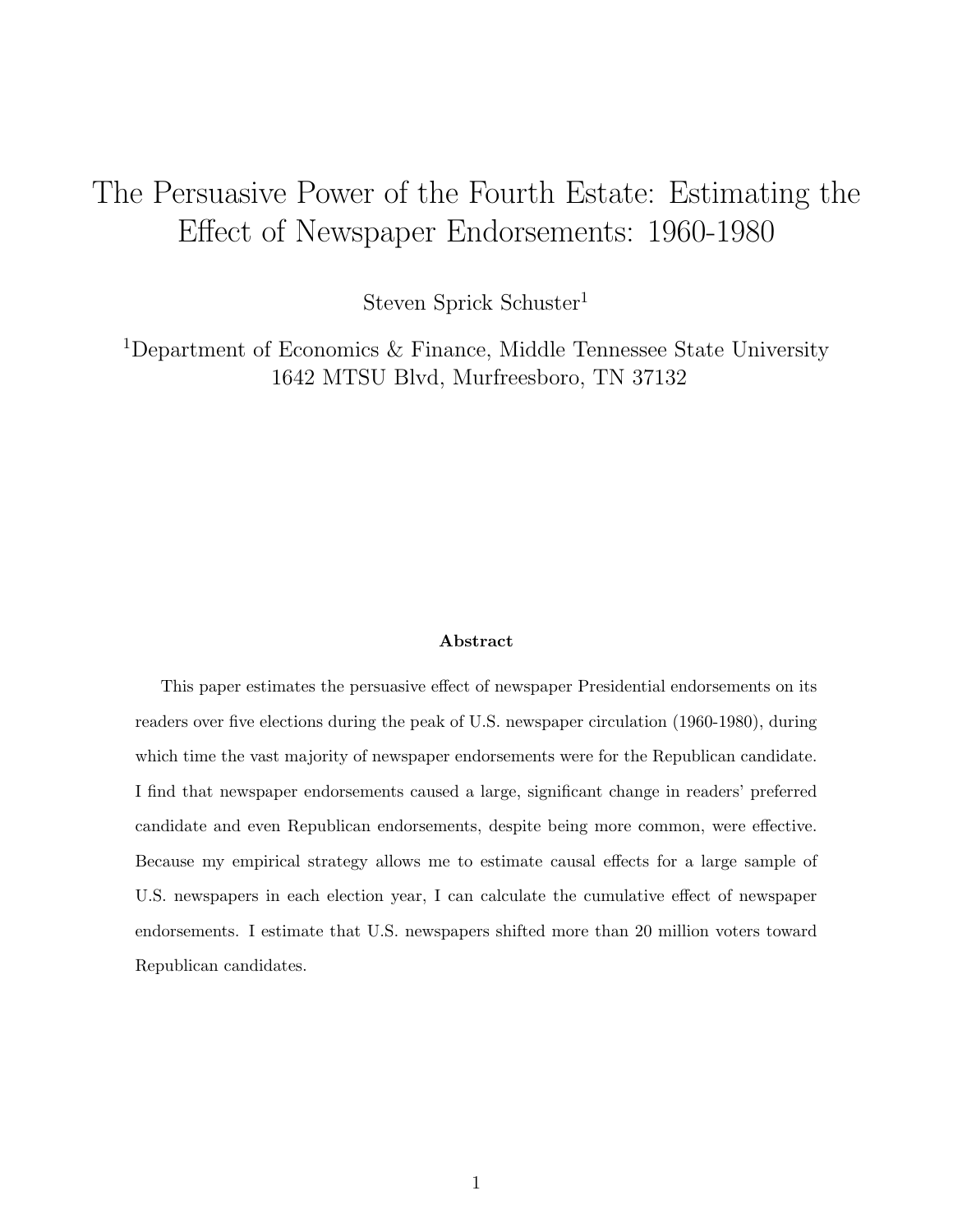## Introduction

Do newspaper endorsements change readers' opinions? The answer to this question informs how we think about both the decision-making process of voters and the role that newspapers have played in past Presidential elections. The importance of understanding the historical impact of newspaper endorsements is heightened by the partisan skew of endorsements themselves. Through much of the era of independent American newspapers, endorsements more frequently favored Republican presidential candidates. From 1936 through 1988, the only time more newspapers endorsed a Democrat was in 1964, when Barry Goldwater's campaign sufficiently alienated him from moderate Republicans. Figure [1](#page-24-0) uses [Gentzkow and Sinkinson](#page-21-0) [\(2014\)](#page-21-0) panel dataset on U.S. Newspapers to show the total circulation of all newspapers endorsing Republican or Democratic candidates. The Republican newspaper advantage was massive. Over those 14 elections, the total circulation for newspapers endorsing Republicans exceeded that of Democrats by 225 million. The unbalanced makeup of editorial endorsements means that even if endorsements have a small effect on voter opinion, editors and publishers may have systematically shifted voters toward Republican candidates.

I estimate the marginal and cumulative effects of newspaper Presidential, general-election endorsements from 1960-1980, using a sample of hundreds of endorsements. Though data constraints mean that these are the only years for which causal estimates can be obtained, they are also years in which American newspapers were most widely read. Using a regression discontinuity design on a nationwide sample of newspaper readers, I show that endorsements led to an immediate, significant change in the voting intentions of its readers. I also find that endorsements for Republican, though more common, were no less effective. My point estimates for Republican endorsements is larger than that for Democrats. I two-way fixed effects regression is used to estimate the dynamic effect of endorsements, and I find that the persuasive effect of endorsements last for at least 4 weeks. Finally, because I am estimating treatment effects for a nationwide sample, my estimates provide a plausibly representative sample of U.S. newspapers, including many of the most widelyread papers in the country, my estimates have allowing me to estimate the cumulative impact of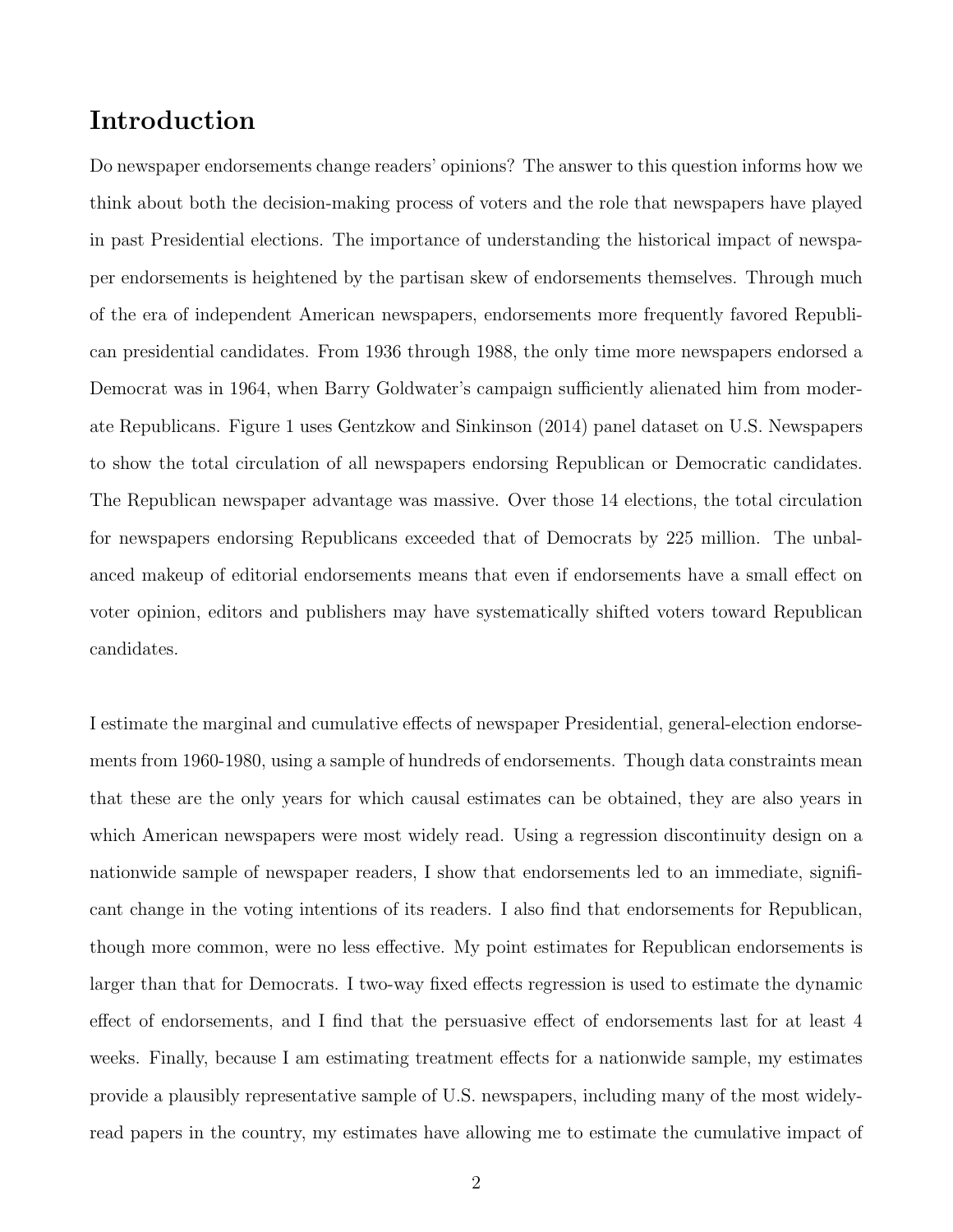all newspaper endorsements in any given year.

### Literature

Newspaper endorsements are one of the most salient and long-standing forms of political persuasion in American elections. Early research on the effect of newspaper endorsements in the 20th century [\(Rystrom 1986;](#page-22-0) [Erikson 1976;](#page-21-1) [St. Dizier 1985;](#page-22-1) [Robinson 1974\)](#page-22-2) found endorsements to be correlated with voter behavior. Whether that was due to a causal effect of endorsements themselves, or a byproduct of readers sorting to like-minded newspapers, was not addressed. Newspaper readership has a more formidable selection bias than other forms of political information or persuasion, such as television news or campaign messages. People have full agency over what they read, so comparisons of voters who read different papers must fully address the endogenous nature of readership decisions. Determining the causal effect of newspaper endorsements has to first address the fact that the choice to read (and which paper to read) is heavily influenced by people's pre-existing political leanings.

In their study of a change in the political alignment of British newspapers in the 1990s, [Ladd](#page-22-3) [and Lenz](#page-22-3) [\(2009\)](#page-22-3) argue that the lack of changes in party support from newspapers presents a challenge to the detection of media persuasion. Certainly, identifying exogenous variation in exposure to newspaper endorsements is more challenging when newspapers consistently support the same party, which is why political re-alignments are an attracted topic of study. Both [Ladd and Lenz](#page-22-3) [\(2009\)](#page-22-3) in their study of 90s Britain and [Erikson](#page-21-1) [\(1976\)](#page-21-1) in his study of the American newspaper shift away from the Republican candidate found that readers of papers that switched were more likely to themselves switch their allegiance.

Both [Chiang and Knight](#page-21-2) [\(2011\)](#page-21-2) and [Casas, Fawaz and Trindale](#page-21-3) [\(2016\)](#page-21-3), in studying 21st century newspaper endorsements, find that the effect of endorsements depends on the setting. [Chiang and](#page-21-2) [Knight](#page-21-2) [\(2011\)](#page-21-2) find that endorsements are most effective when they go against the political lean of the newspaper. [Casas, Fawaz and Trindale](#page-21-3) [\(2016\)](#page-21-3) argue, similarly, also find that "surprise"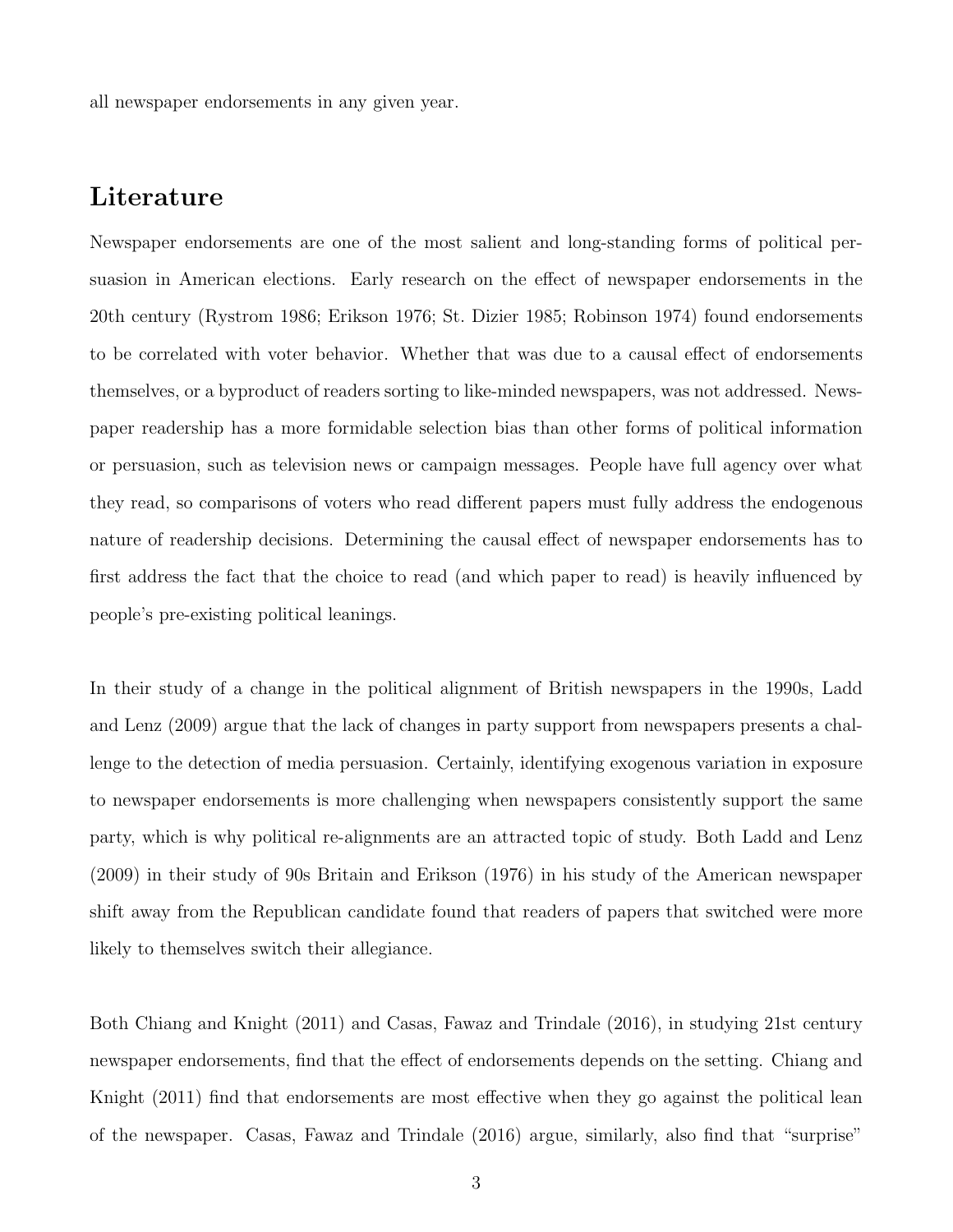endorsements are effective, but primarily when they are consistent with the tone of the newspaper. Though these two studies both suggest that readers filter out potential newspaper bias, their different methodologies have different implications for the historical setting studied here. [Casas,](#page-21-3) [Fawaz and Trindale](#page-21-3) [\(2016\)](#page-21-3) consider an endorsement a surprise if it bucks the history of previous newspaper endorsements, while [Chiang and Knight](#page-21-2) [\(2011\)](#page-21-2) measure the political lean of a newspaper by the paper's ownership and the political leanings of its readers. During my period of study, newspapers consistently endorsed Republican presidential candidates, but the magnitude of observable ideological sorting (as measured by [Chiang and Knight](#page-21-2) [\(2011\)](#page-21-2)) during this period is small. Fewer than 40% of newspaper readers in my sample stated that they already were intending to vote for the candidate endorsed by their newspaper. This number was similar for Republican and Democratic endorsements, despite Republican endorsements being more common.

Several papers have found newspaper endorsements to have an immediate persuasive effect. [de Leon](#page-21-4) [\(2012\)](#page-21-4) found that endorsements that occurred on Election day are especially persuasive. Similarly, [Hollander](#page-21-5) [\(1979\)](#page-21-5) finds that support for an endorsed candidate in a Maryland gubernatorial primary election rises following a newspaper endorsement, though this study is only for a single newspaper endorsement.

Such event studies are nonetheless illustrative, including those that have studied celebrity endorsements. Several studies of Oprah Winfrey's 2007 endorsement of Barack Obama Research have shown the endorsement's effects on both the nomination process [\(Garthwaite and Moore](#page-21-6) [2013\)](#page-21-6), general election outcomes, and even people's expectations of the race [\(Pease and Brewster](#page-22-4) [2008\)](#page-22-4).

This paper expands the literature in several important ways. First, this is the first paper that attempts to obtain unbiased estimates of the causal effect of newspaper endorsements over the Golden Era of the 20th Century American newspaper industry. While several studies above [\(de Leon 2012;](#page-21-4) [Chiang and Knight 2011\)](#page-21-2) have used convincing sources of exogenous variation in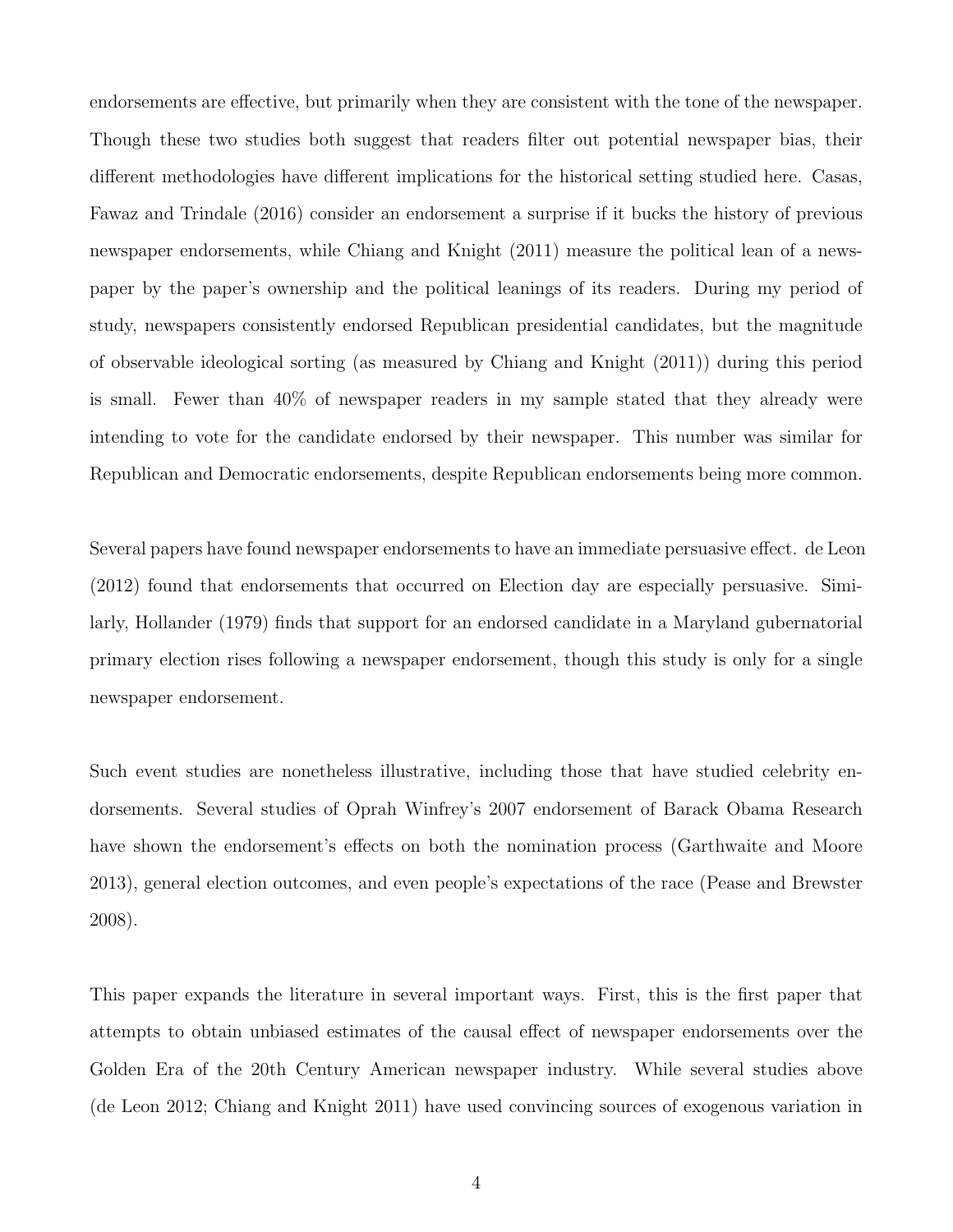endorsement exposure to estimate causal effects, none of these have been applied to the period where newspapers were of peak importance. My study sheds light on the historical role newspapers played in shaping public opinion.

This is the first historical paper to use a quasi-experimental framework to estimate the effect of endorsements over a large, nationwide sample of newspapers. In turn, this allows me to estimate the cumulative, nationwide effect of newspaper endorsements. Newspapers' widespread popularity, coupled with the higher likelihood of a Republican endorsement, raises the question of whether newspaper endorsements systematically drew potential voters to Republican presidential candidates. Ironically, one paper that estimates the cumulative effects [\(Erikson 1976\)](#page-21-1) during this period focuses primarily on 1964, the one year during the golden age of newspapers that a Democrat received the majority of newspaper endorsements. Erikson estimates that endorsements can have a large effect (about 5 million votes), though he is unable to control for secular trends in opinion that may be influencing both voter choice and newspaper endorsements.

### Data & Empirical Framework

Endorsement data was collected from newspapers.com and individual newspaper archives. The precise date of the endorsement was determined by either finding the text of the endorsement itself, or a news story reporting on the endorsement. I use the American National Election Study to measure voter intent. The study asks respondents before the election how they intent to vote in Presidential elections. The study also collects data on newspaper readership, asking respondents to name the paper that they "read most of news about politics". This allows me to pair respondents with the newspaper endorsement to which they were exposed. My sample includes the presidential elections from 1960 through 1980, except for 1972, in which no readership data was collected.<sup>[1](#page-0-0)</sup> The survey and endorsement data cannot tell me if a respondent was exposed to an endorsement on the day the endorsement occurred. For example, respondent who reads an

<sup>&</sup>lt;sup>1</sup>Readership data was collected for 1984, but the survey allowed people to name several papers, and readership data was collected during the pre-election survey, which introduces the threat of bias if the endorsement changed the likelihood that a person recalled the name of a paper.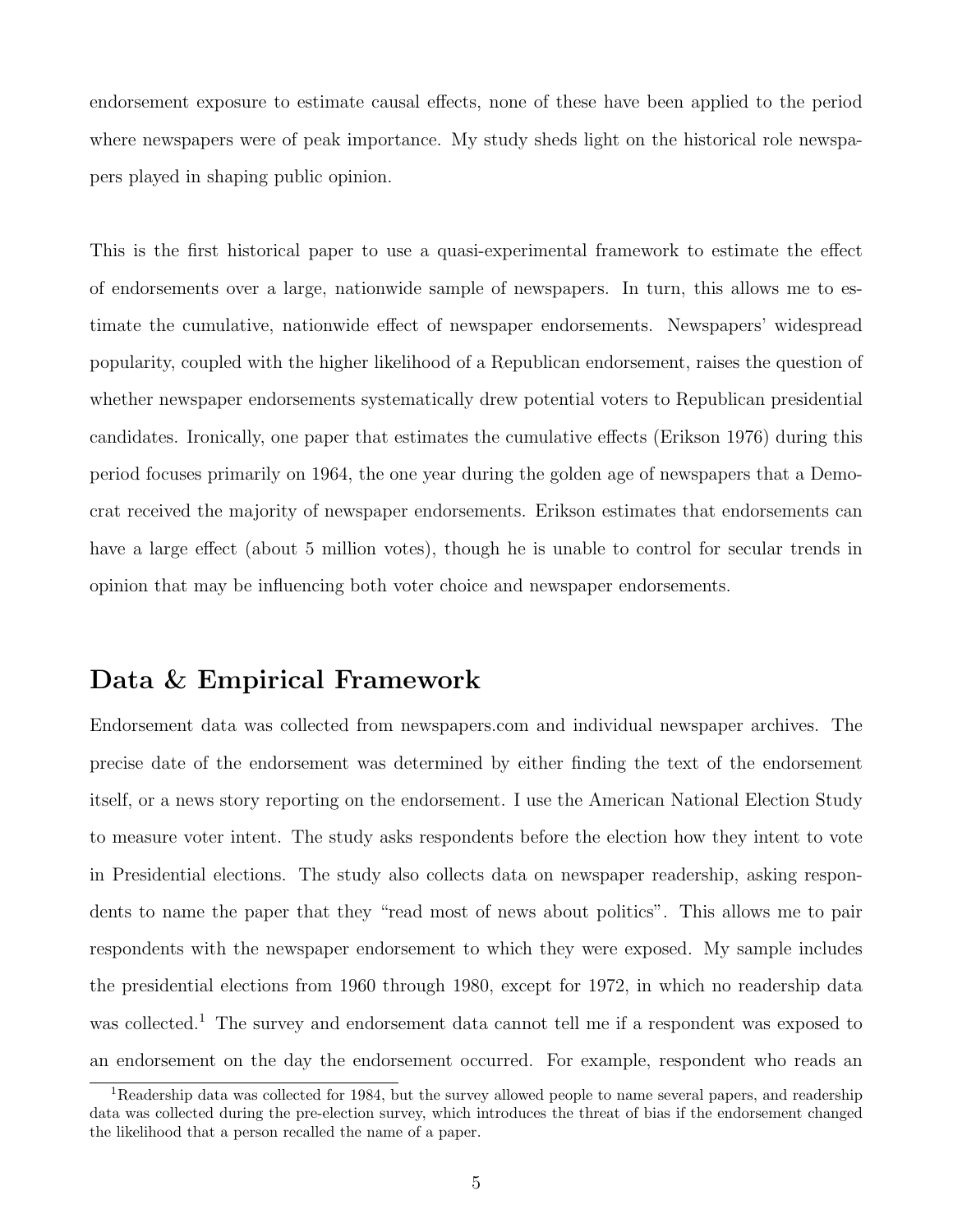afternoon paper may have taken the survey in the morning. I therefore drop any survey responses that occur on the exact date of endorsement.

Because many newspapers have not been fully digitized, I am not able to obtain data on the timing of all possible newspapers. Overall, I am able to verify the editorial stance and timing of endorsements (or lack thereof) for 70% of newspapers read by ANES respondents. Many of the remaining 30% are likely papers that chose not to endorse any candidate, but where the lack of endorsement could not be verified.

Model selection is driven by the need to identify a counter-factual that fully accounts for newspaper choice. While research on television and radio can find plausibly exogenous variation in exposure to broadcast media [\(Snyder and Stromberg 2010\)](#page-22-5), newspapers can be read with fewer spacial or temporal limitations. This means that whether a respondent reads a newspaper will be highly correlated with unobserved characteristics affecting pre-existing political preferences. Therefore, I rely primarily on within-readership variation for identification, comparing readers who were exposed to a newspaper endorsement to otherwise identical readers of the same paper who received no exposure.

To achieve this, I use the quasi-experimental variation created by the timing of pre-election voter surveys. This allows me to eliminate any bias in the correlation between voter opinions and their choice of newspaper. However, by comparing the opinions of newspaper readers across time, I am concerned about secular trends in my outcome variable due to ideological sorting occurring as elections approach, or gradual changes in the respondent characteristics. Therefore, my main specification is a regression discontinuity framework.

The running variable in my RD design,  $t$ , is calculated as:

$$
t = DaysBefore_e - DaysBefore_s
$$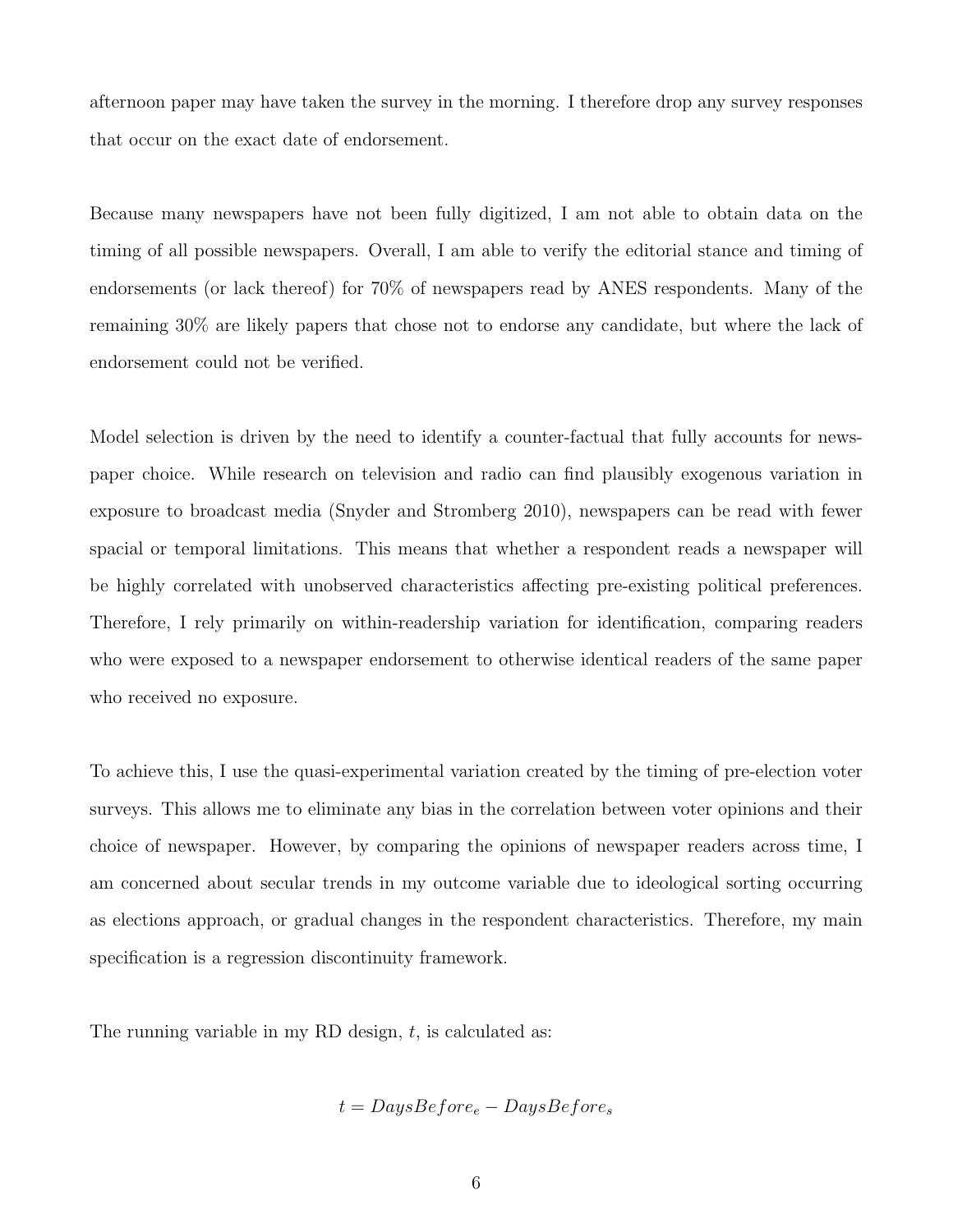where  $DaysBefore_e$  is the is number of days before an election that an endorsement occurred and  $DaysBefore_s$  is the number of days before an election that a survey was taken. Therefore, if an endorsement occurs 14 days before an election, while the survey occurs 13 days before the election, the running variable would be equal to 1. When the running variable takes on a negative value, respondent have not yet been exposed to an endorsement, and when it is positive, they have been exposed. The outcome variable for my regressions,  $Y$ , is a binary variable equal to 1 if a newspaper reader intends to vote for the candidate endorsed by their paper, and 0 otherwise. The treatment effect of an endorsement is given by:

$$
TE = \lim_{t \downarrow 0} E[Y|t] - \lim_{t \uparrow 0} E[Y|t]
$$

 $\lim_{t\downarrow 0} E[Y|t]$  converges to the expected support of a candidate on the day of an endorsement when an endorsement does occur, while  $\lim_{t\uparrow 0} E[Y|t]$  converges to the expected support of a candidate on the day of an endorsement when an endorsement *does not* occur. These limits are non-parametrically estimated separately using data on each side of the cutoff using a local polynomial. I use the rdrobust software developed by [Calonico, Cattaneo and Titiunik](#page-20-0) [\(2015\)](#page-20-0) to estimate these limits, and show coefficients under a several specifications of the model by changing kernel shape and polynomial order.

An RD design will provide unbiased estimates even if there are time trends that affect the expected value of my outcome variable, as long as the observations close to the discontinuity are sufficiently similar. Readers may be affected by news reporting and change their views to more closely follow that of their newspaper, or readership sorting may become stronger as the election approaches, meaning that respondents surveyed early in the campaign may be less likely to read a newspaper that already aligns with their views than a respondent who is surveyed later. Additionally, people surveyed early may be systematically different than those surveyed late. While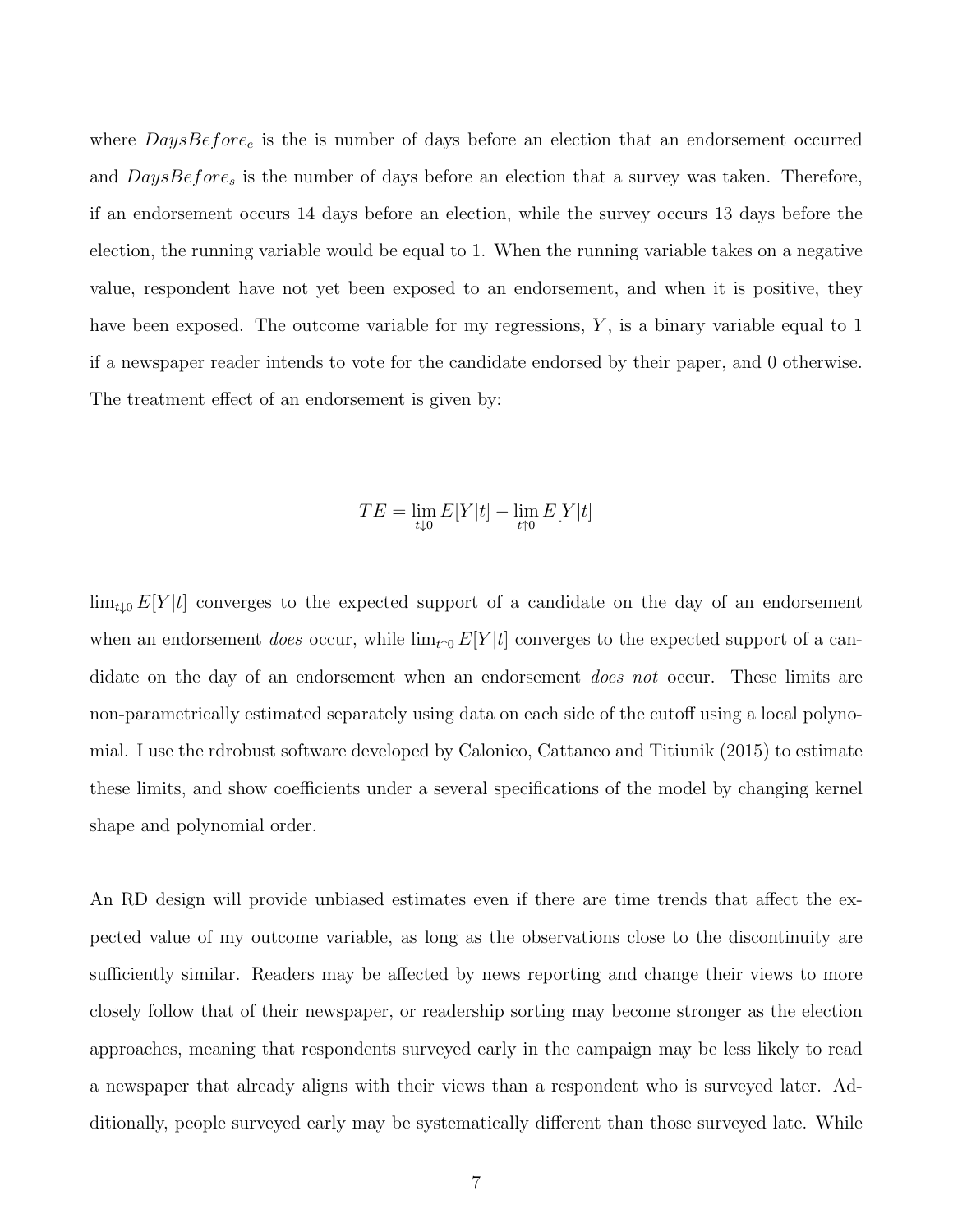there are no instructions given to interviewers when they should survey specific subsets of their survey, interviewers will likely use some system, such as alphabetical order or going street by street. Additionally, late respondents are more likely to be people who the survey-taker could not initially reach. By estimating the instantaneous change in voter opinion, I am reducing the potential for secular changes to bias my estimates.

One by-product of using an RD design is that I am estimating the local average treatment effect (LATE) of newspaper endorsements, meaning that I am only estimating the causal effect of endorsements on people near the cutoff itself [\(Imbens and Angrist 1994\)](#page-21-7). Instead of being a limitation in this setting, the local average treatment effect is the cleanest estimate of persuasion, as it isolates the persuasive effect of newspaper endorsements from any equilibrium effects that may occur. A change in public opinion following an endorsement could affect campaigns' strategy. For example, the campaign of a non-endorsed candidate may allocate more resources to a region, potentially diminishing the observed change in opinion following the endorsement.[2](#page-0-0)

The timing of interviews drives the identification strategy for this analysis, so differences in the timing of pre-election surveys must be uncorrelated with outcomes variables. The structure of the ANES creates a setting by which the timing of being surveyed, conditional on being selected to participate in the first place, is as good as random over short time periods. Survey takers were given a list of addresses, and told to survey them, with no instructions given regarding the order of interviews, and little instruction regarding the timing. In fact, interviewers in some years are told that they can start interviews early if they have completed their required training. Survey takers are provided only with a suggested schedule, completing a target percentage of their interviews each week, to minimize a rush in the days prior to the election.

Fortunately, information on newspaper readership is not gathered until the post-election survey. This is a necessary (and serendipitous) component of the survey procedure. Without it, I would

<sup>2</sup>While I present the results of the my preferred specification, I also show the results of a difference-in-difference specification in Appendix B. The point estimates are smaller, but also positive and statistically significant.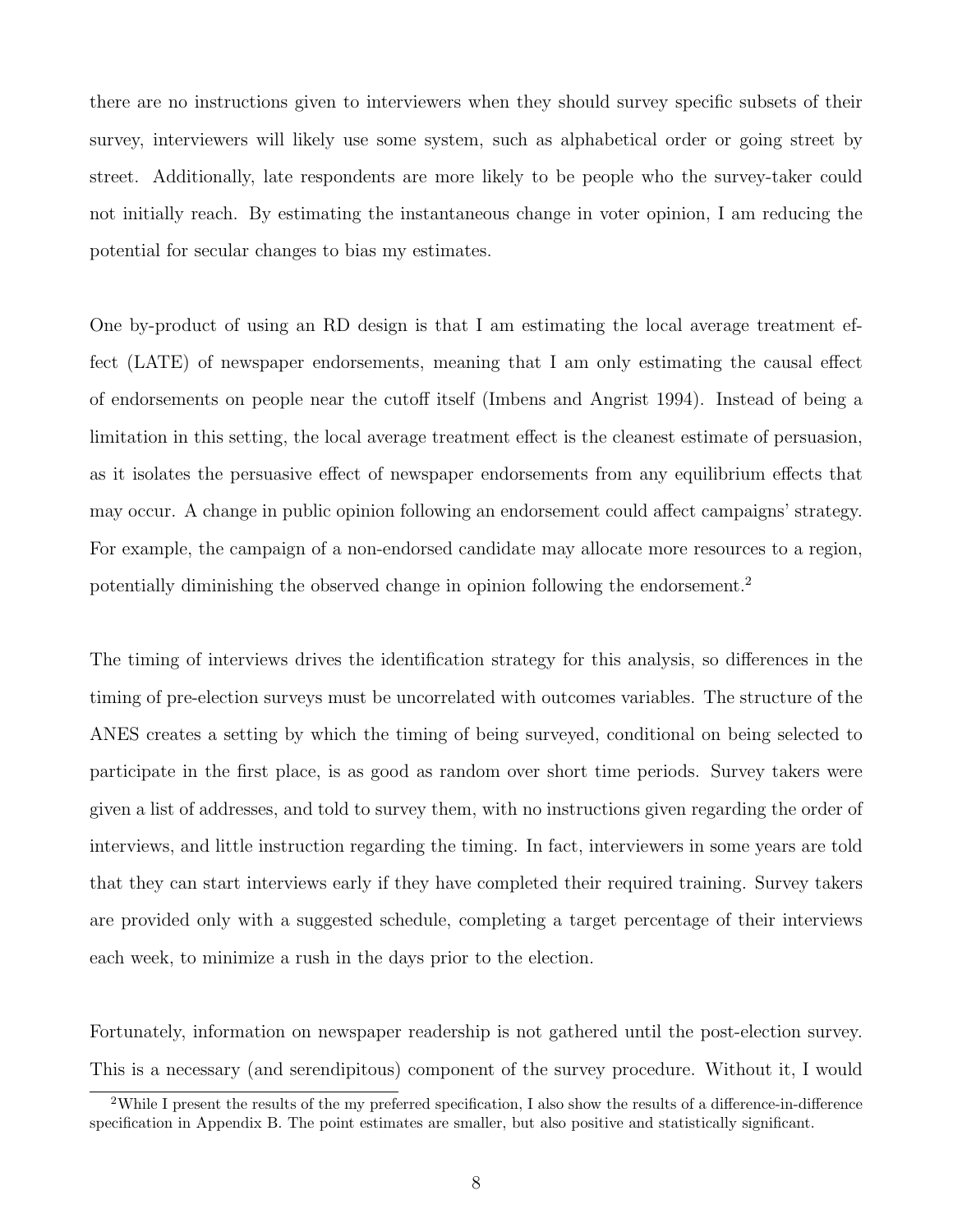not be able to eliminate the possibility that people become more likely to claim reading a newspaper immediately after an endorsement. Endorsements are often news-worthy events, so people may change their readership habits or their self-reporting of readership because of the endorsement itself. Because readership data is collected after the election, all respondents had similar exposure to any political media at the time they answered the readership question.

Figure [2](#page-25-0) shows the distribution of my running variable, which is determined by the timing of surveys relative to endorsements. The figure shows the existence of mass points, instead of a smooth distribution typically desired in a regression discontinuity framework. However, these mass points are not due to manipulation of the running variable, but due to clumps in the distribution of both surveys and endorsements. Surveys are significantly less likely to occur on Sundays or Fridays, while endorsements are more likely to occur on Sundays and Tuesdays. This explains why certain values of the running variable (such as 0, 7, 10) are less likely to occur. A respondent is less likely to be surveyed on the exact day of an endorsement because endorsements are more likely to happen on Sunday, while surveys are especially less likely to occur. Similarly, relatively few people were surveyed 10 days following an endorsements, because endorsements are more likely to occur on Tuesdays; 10 days after a Tuesday endorsement is the following Friday, a day of the week in which relatively few surveys occur.

Often, such bunching in the running variable is due to the manipulation of treatment status that may also be correlated with the outcome variable. Fortunately, it is implausible that manipulation can occur in this setting, nor is it clear what motivation would exist for such manipulation. Respondents do not control when they are going to be surveyed, nor do they know in advance when a newspaper endorsement will occur, so they cannot manipulate treatment status. Though survey takers have control over when the survey occurs, they also do not know when endorsements will occur. Most importantly, survey takers do now know the political leaning of respondents before they survey them. So even if (for reasons unknown) the survey taker wanted to systematically survey people of one political leaning immediately following an endorsement, they would have no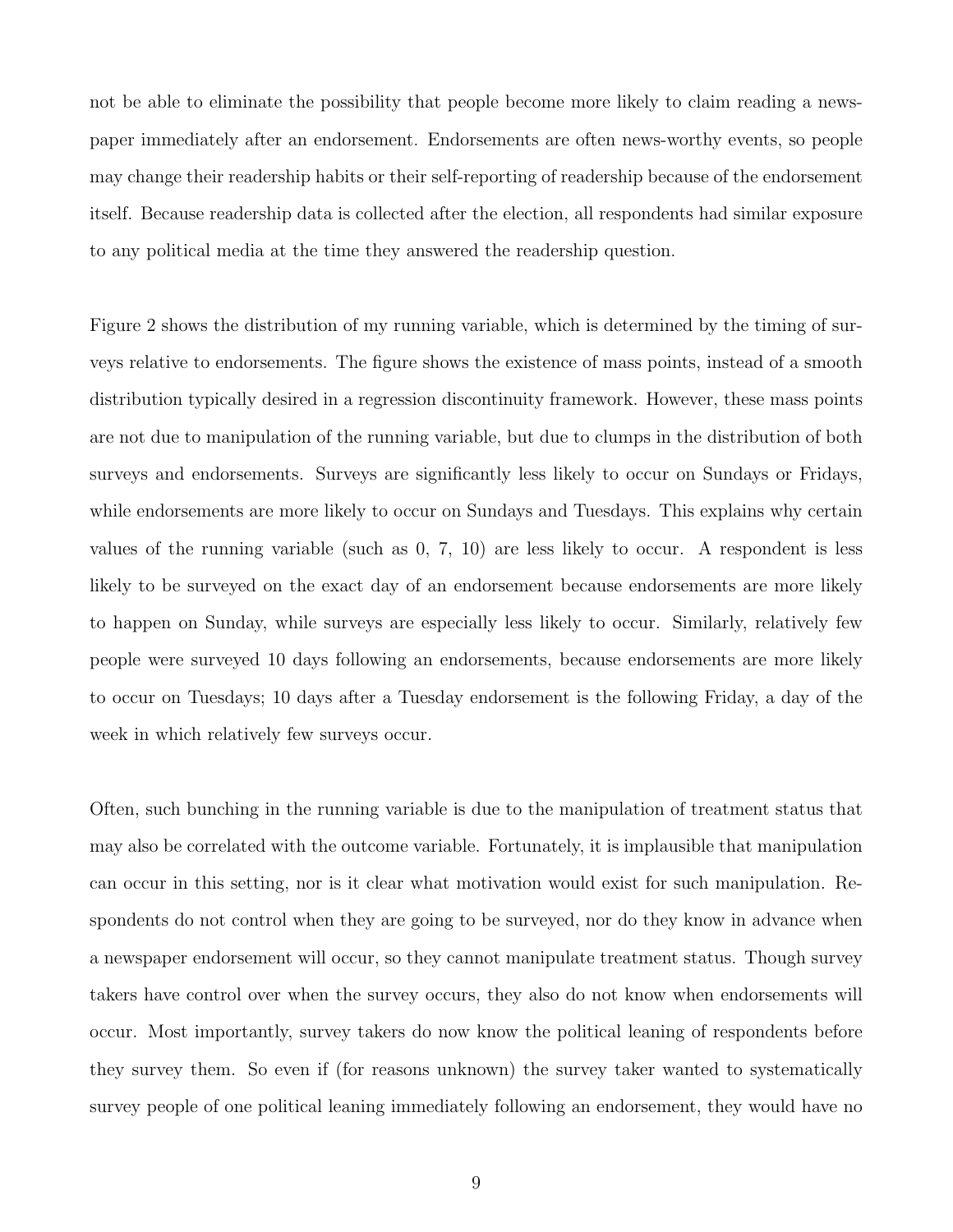way of knowing who those people are.<sup>[3](#page-0-0)</sup>

The mass points in the running variable could still lead to biased estimates if those surveyed immediately following an endorsement are systematically different from those surveyed immediately before. For example, respondents surveyed on Monday are more likely to have a value of 1 in the running variable, while those surveyed on Saturday are more likely to have a value of -1. A systematic difference between these two groups would bias my estimates if the difference was correlated with my outcome variable. This would mean that even if treatment status was the same between those on either side of the discontinuity, the limits on either side would be converging to different points, a violation of the identification strategy.

I therefore test verify the validity of the RD design by testing for discontinuous jumps in demographic variables around the discontinuity. Figure [4](#page-27-0) shows the distribution of numerous observable characteristics, verifying that there is no systematic selection into being surveyed just before or just after the endorsement. Respondents on either side of the discontinuity are equally likely to be female or married, and of similar ages. Nonetheless, I include these variables as co-variates in each of my regressions.

The graphs also show that the demographics of respondents gradually change across values of my running variable. Later respondents are younger and more likely to be married and female. This may be due to general trends in surveyor behavior, who may be less likely to initially make contact with people, and therefore more likely to contact them later in the campaign cycle. In spite of these secular changes in demographics, respondents near to discontinuity are similar to those in the overall sample. Respondents surveyed within 3 days of the endorsement have almost identical average ages, percent white and female to the total sample. The largest difference is in the percent married. 73.1% of my total sample is married, while 70.4% of those near the discontinuity are. These small differences suggest that my RD estimates may be representative of the whole sample.

<sup>3</sup>The presence of mass points in the running variable still needs to be adjusted to insure unbiased measures of standard errors. This was addressed using STATA's rdrobust command.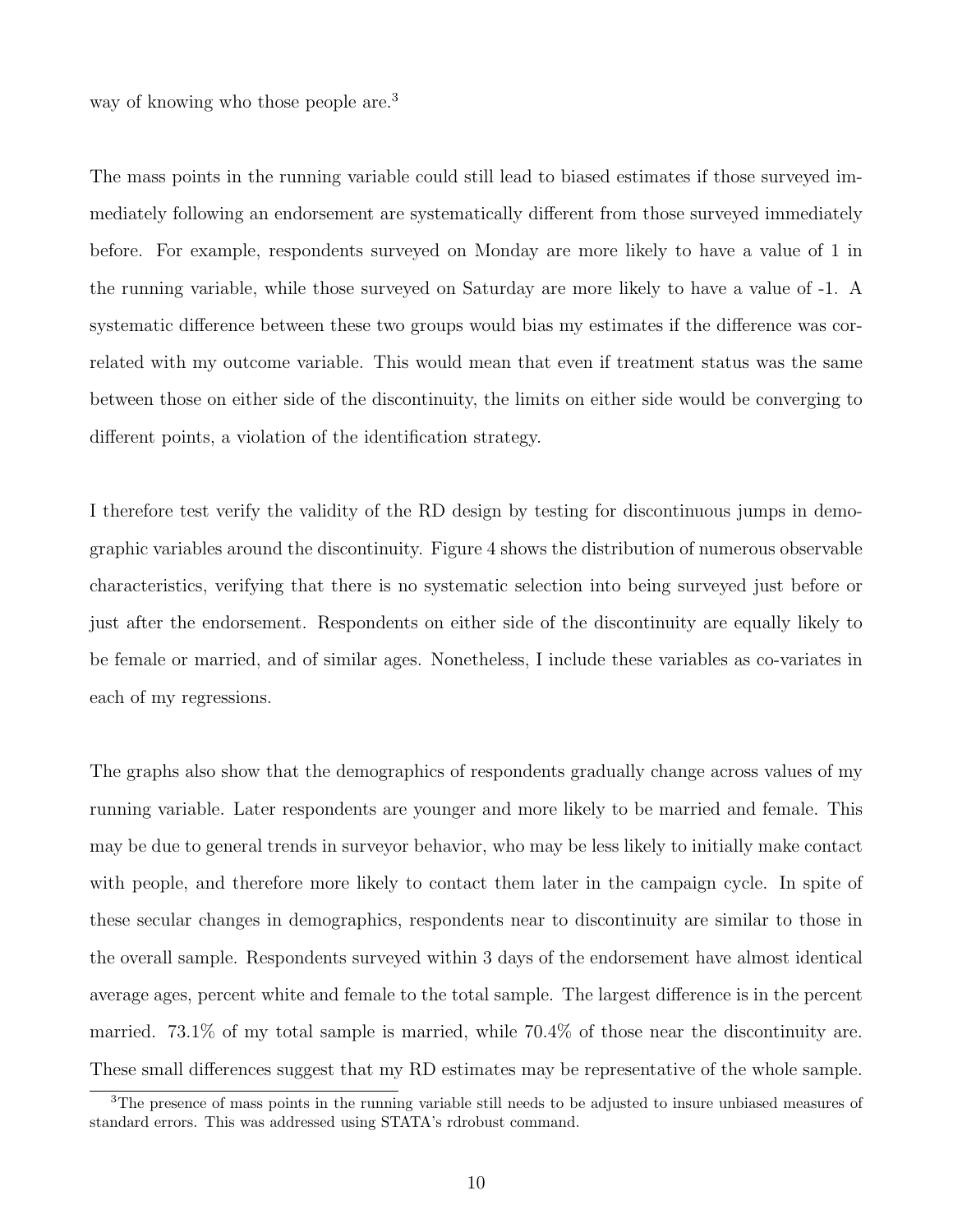Another concern is that newspapers may time their endorsements to coincide with a local campaign event, such as a visit by a candidate. If this were the case, then I could be picking up the effect of the visit instead of the endorsement. I can rule out this possibility by using data on the timing campaign visits, and comparing the timing of visits to endorsement timing. I compiled data on the schedule of visits from 6 of the 10 campaigns in my sample for which I could locate complete campaign calendars.<sup>[4](#page-0-0)</sup> I find no relationship between the timing of candidate visits and newspaper endorsements, as seen in Appendix Figure A1. If newspapers were timing endorsements to coincide with candidate visits, I would expect points to be distributed around the 45 degree line, indicating that cities visited early (late) in the campaign saw earlier (later) endorsements. Instead, there is no positive correlation at all.

### Results

Table 1 shows the main results of the persuasive effects of newspaper endorsements, which shows the average effect of endorsements over all years in my sample. Estimates are robust to different choices on kernel densities and polynomial order. Given the importance of bandwidth size on regression results [\(Imbens and Lemieux 2008,](#page-21-8) p. 633), the choice of bandwidth is left to a datadriven procedure. I use the mean squared error (MSE) optimal bandwidth, which will vary over specifications of the model, but selects bandwidths between 10 and 20 days around the cutoff. At pointed out by [Calonico, Cattaneo and Farrell](#page-20-1) [\(2020\)](#page-20-1), MSE optimal bandwidths will not yield valid results for causal inference unless bias-corrected confidence intervals are used. I therefore use bias-corrected confidence intervals using STATA's rdrobust command, developed by [Calonico,](#page-20-0) [Cattaneo and Titiunik](#page-20-0) [\(2015\)](#page-20-0). To best focus on the persuasive effect of endorsements, I drop from my sample anyone who does not intend to vote. While this decision makes my estimates slightly more precise, my main results are robust to the inclusion of voters who do not intend to vote.

Table [1](#page-30-0) presents the results from the RD regression. I find that a newspaper endorsement in-

<sup>4</sup>1960 (DEM & REP), 1964 (REP), 1968 (REP), 1976 (DEM), 1980 (REP).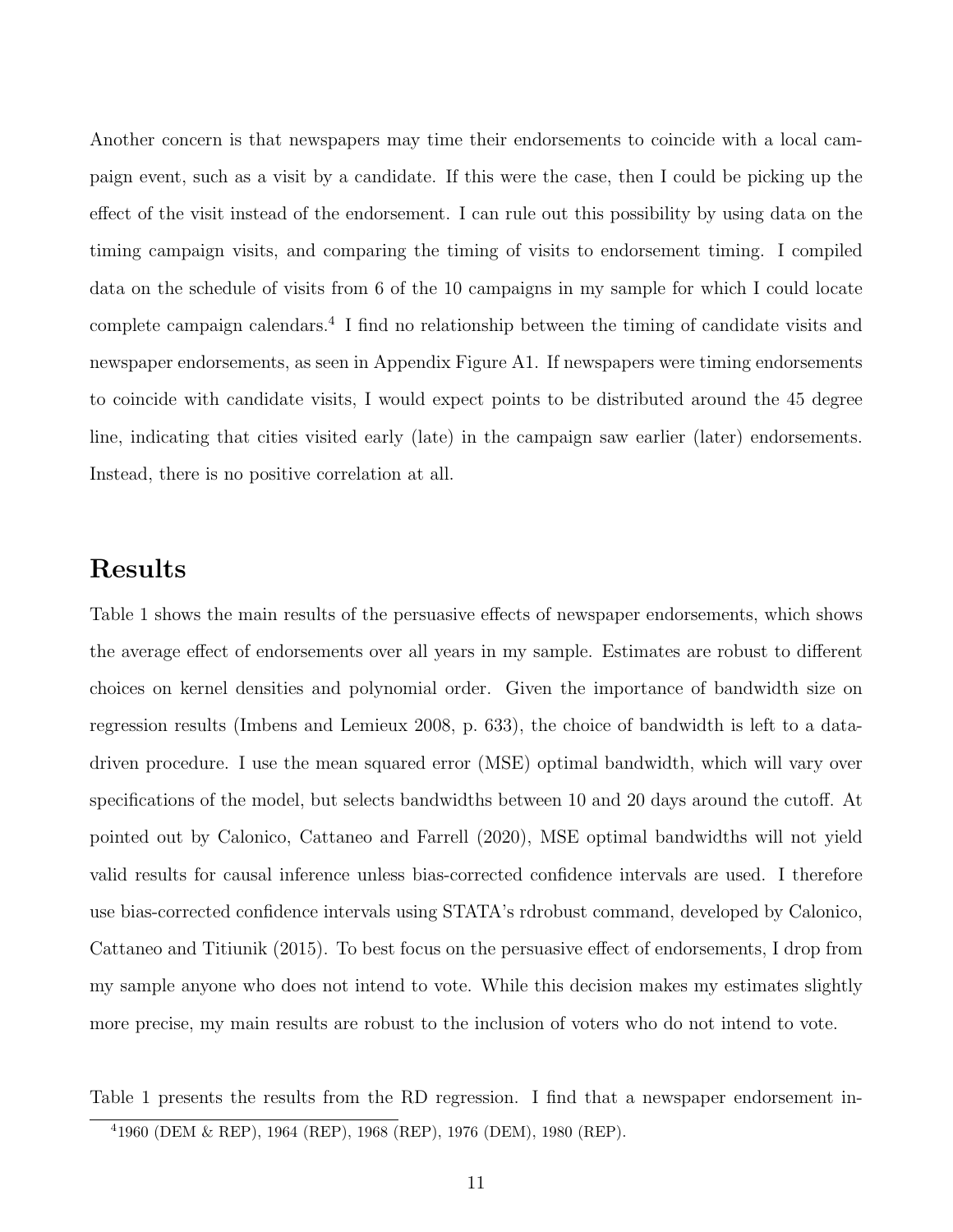creases readers' intention to vote for that candidate by about 19.9 percentage points using my preferred specification, which uses a first-order polynomial model and a triangular kernel density. The point estimates and statistical significance of my findings using different specifications are similar. Compared to an average about about 49 percent, this equates to a 40.6% increase. Figure [3](#page-26-0) illustrates this jump in respondent opinion.

Given the diminished role of newspapers in recent decades, this point estimate may appear implausibly high. For example, using their sample of 2000-2004 [Chiang and Knight](#page-21-2) [\(2011\)](#page-21-2) estimate that 5% of the difference in voter preferences between Republican and Democrat-endorsing newspapers was attributable to the endorsement itself. Compared to studies that have used a candidate's total vote share as the outcome variable [\(de Leon 2012\)](#page-21-4), I am looking at a subset of voters that are most likely to be affected by a newspaper's endorsement, as my sample only includes people who stated that they read a newspaper for campaign coverage. Since this group is (presumably) more likely to be affected by an endorsement than the general public, my estimates of causal effect is predictably higher than those using aggregated voting outcomes.

When the point estimates presented here are compared to other studies with comparable treated populations, the results are in line with previous findings. [Robinson](#page-22-2) [\(1974\)](#page-22-2) showed, in his study of 1960s Presidential elections, that readers of Democratic-endorsing newspapers were 14-24 percentage points more likely to vote for the Democrat than readers of Republican-endorsing newspapers. [Ladd and Lenz](#page-22-3) [\(2009\)](#page-22-3) find that a shift in political alignment by British newspapers in 1997 persuaded between 10 and 25 percent of readers.

Some of this effect from my results is coming from a decrease in undecided voters. Newspaper endorsements are a low cost way for readers to gain information about candidates, so it makes sense that an endorsement could affect candidate support by reducing the number of people who had yet to make up their minds. However, this raises the question of whether the persuasive effect of endorsements is due to voters actually changing their voting behavior, or whether newspapers are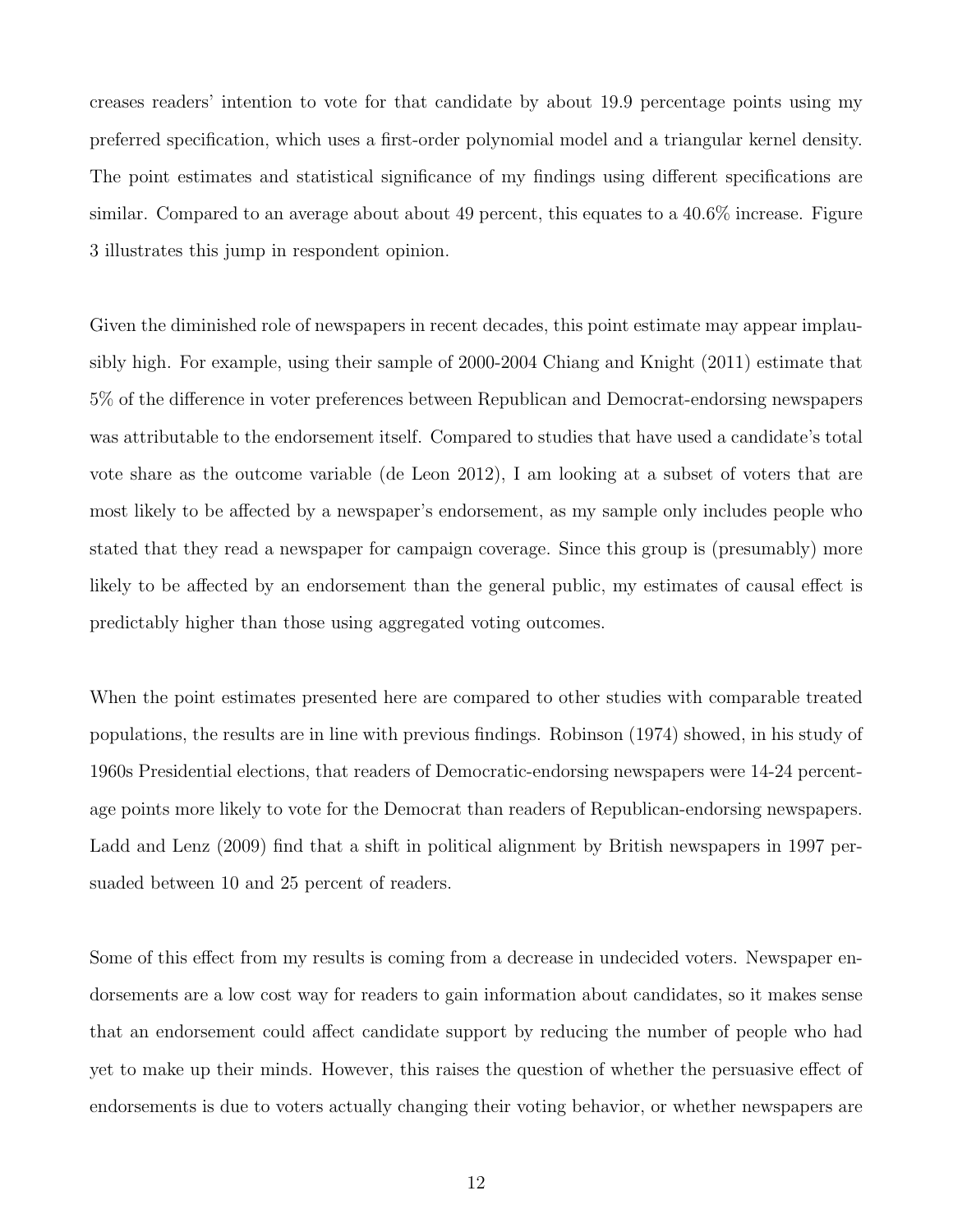instigating a change that would have occurred anyway when voters ultimately made their choices. When I restrict my sample by eliminating undecided voters, I still find endorsements to have a positive impact on the probability that voters support the endorsed candidate. This means that endorsements are actually changing voter preferences, not simply inducing voters to support the candidate that, in the absence of the endorsement, they would have eventually supported anyway. In the appendix, I show both the effect of endorsements on the likelihood a voter is undecided, and the persuasive effect of endorsements when undecideds are dropped.

Taking the findings of previous research, these findings lead to a puzzling result. Both [Chiang and](#page-21-2) [Knight](#page-21-2) [\(2011\)](#page-21-2) and [Casas, Fawaz and Trindale](#page-21-3) [\(2016\)](#page-21-3) provide evidence that endorsements are less effective when they align with readers' pre-conceived ideas of a newspaper's ideological bend. As [Chiang and Knight](#page-21-2) [\(2011\)](#page-21-2) point out, this potentially eliminates the ability for newspaper endorsements to have an aggregate partisan effect, as relatively rare endorsements for one party will have larger marginal effects than the more common, less effective endorsements for the other party. In fact, when the authors perform an unweighted regression of the effect of endorsements, they find a small, insignificant effect. If the vast majority of the endorsements in my sample are for the Republican candidate, are they still effective?

First, I find no evidence that Republican endorsements, despite being more common, are less effective. In fact, the point estimates of the effect of Republican endorsements are larger than those of Democratic endorsements. Panels B and C of Table 1 present the regression results separately for Republicans and Democrats. Republican endorsements increase the likelihood that a respondent intends to vote for a Republican by about 30 percentage points, while an endorsement for a Democrat has a small, statistically insignificant effect.

To better understand why Republican endorsements can be both common and effective, I turn to the measures of media slant used in the literature. [Chiang and Knight](#page-21-2) [\(2011\)](#page-21-2) build their measure of newspaper bias on newspaper ownership and the pre-endorsement preference of readers.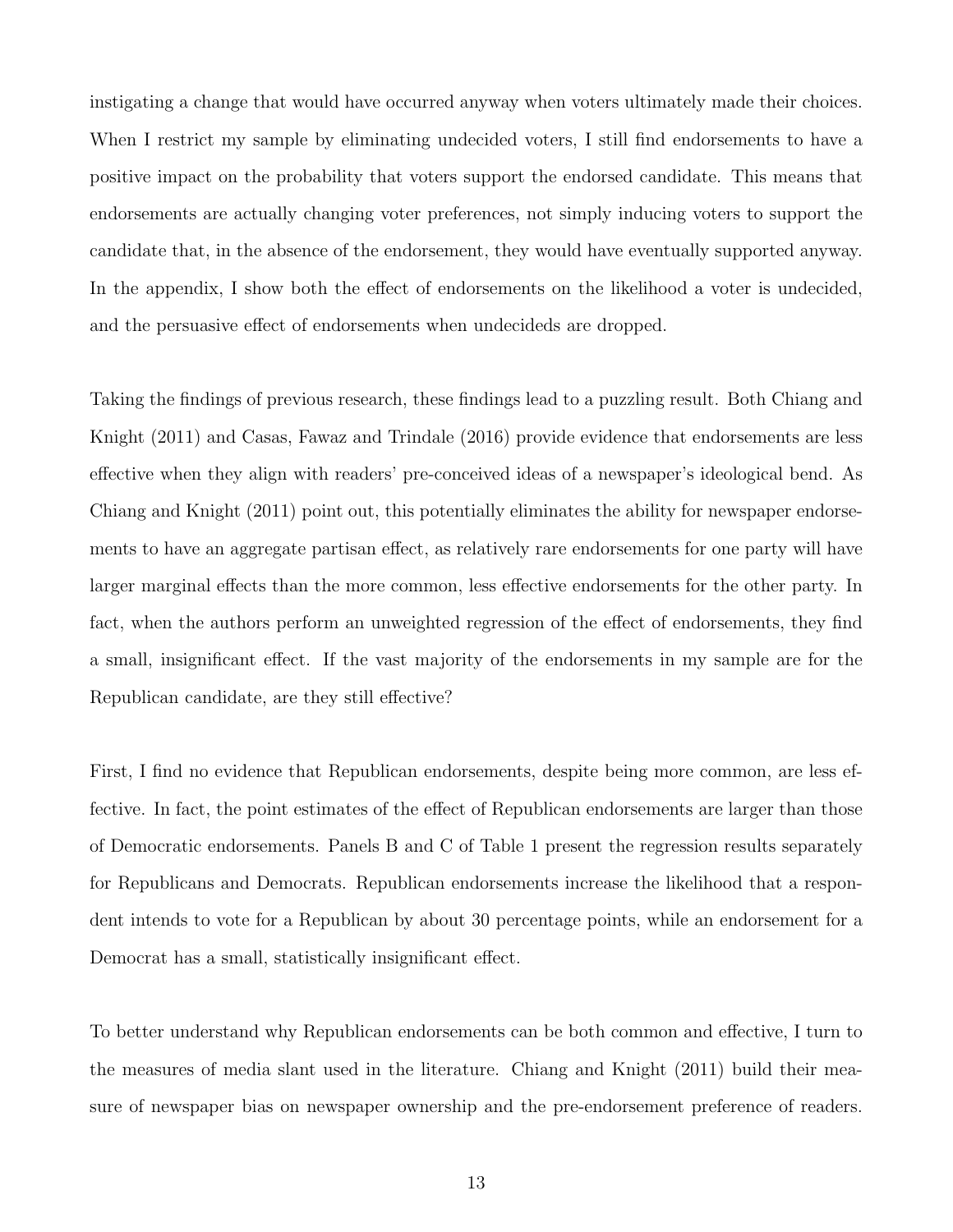Independent newspapers were much more common during the period of study here, meaning that newspaper ownership was not a meaningful variable with which to measure newspaper leaning. Therefore, I use pre-endorsement reader opinions to determine whether the endorsement is surprising or not. Similar to their findings, I find that endorsements are more effective when the pre-endorsement political leanings of readers go counter to the endorsed candidate. Endorsements are far more effective when the rate of reader preference for the endorsed candidate is below the median of my sample, as illustrated by Figure xx. When the readership support prior to the endorsement for the endorsed candidate is above the median of my sample (48.4%), I find no effect on newspaper endorsements. However, then pre-endorsement reader support is below the median, I find a large effect. The endorsements [Chiang and Knight](#page-21-2) [\(2011\)](#page-21-2) would classify as "surprising" do appear to be more effect.

But these surprising endorsements are just as likely be Republican endorsements. Within the sample of pre-endorsement readers, 44% of readers of Republican-endorsing newspapers had already decided to vote for the Republican candidate. This is slightly lower than the to the 48.4% for readers of Democratic-endorsing newspapers who had decided to vote for the Democrat. This suggests that ideological sorting of readers across papers is relatively low during this period. Even though Republican endorsements are more common, they are not simply "preaching to the choir", leaving plenty of room for potential persuasion.

I also look at differences in newspapers' propensity to endorse specific candidates. [Casas, Fawaz](#page-21-3) [and Trindale](#page-21-3) [\(2016\)](#page-21-3) showed that endorsements were more effective when the newspaper has a lower propensity to endorse that candidate's party. Given that Republican endorsements are more common, Republican-endorsing newspapers also have a higher propensity to having endorsed Republicans in the past. For example, of newspapers in my sample where the previous endorsement could be determine, 76% of Republican-endorsing newspapers endorsed a Republican four years prior; only 55% of Democratic-endorsing newspapers endorsed Democrats four year prior.[5](#page-0-0)

<sup>5</sup>Much of this is actually due to the 1964 election. Almost 40% of the instances of Democratic endorsements in my sample come from this year. Only a quarter of these papers endorsed Kennedy in 1960.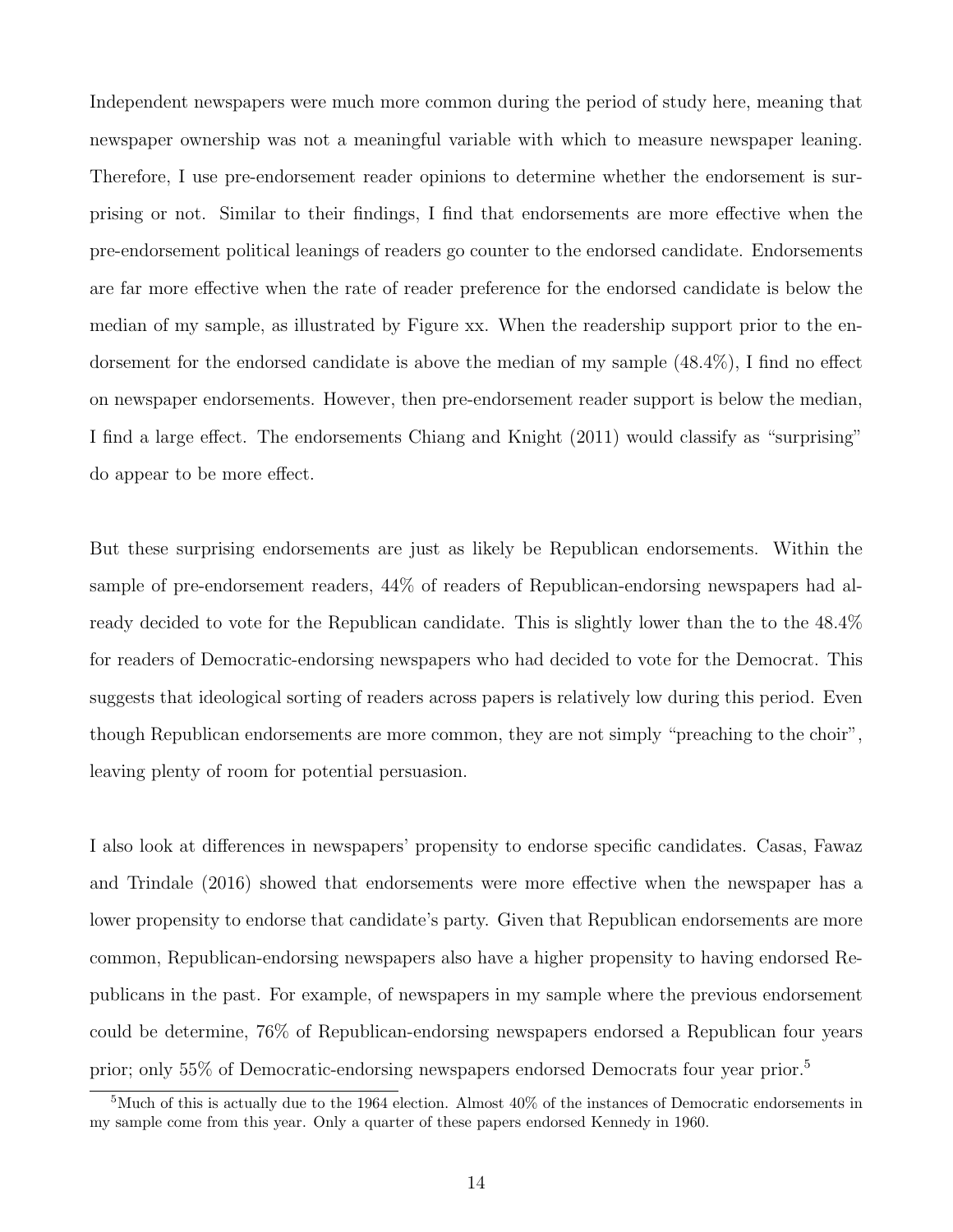But while Republican-endorsing newspapers have a higher propensity of have endorsed Republicans in the past, I don't find that this high-propensity to endorse one party over another saps the persuasive effect from the endorsement. If I restrict my sample to only newspapers that are endorsing the same party that they endorsed in the previous cycle, the point estimates for my preferred RD specification (linear, first-order polynomial) are similar (0.214) to the overall sample  $(0.197)$ .

Taken together, these results offer some explanation for Republican endorsements being more common but still having a significant marginal impact in persuading voters. While I find the pre-disposition of a newspaper's readership to be a strong predictor of the effectiveness of endorsements, I find no difference in reader pre-disposition between Republican and Democratic-endorsing papers. And while I do see a difference between Republican- and Democrat-endorsing papers in how often an endorsement goes against a papers propensity to support a party, I find no difference in the marginal impact of an endorsement that matches the paper's previous endorsement compared to a change in the party endorsed.

Another (untestable) potential explanation for effective Republican endorsements stems from perceptions of a pre-existing liberal bias in the media. Despite a lack of evidence in bias in the coverage of Presidential elections throughout my sample period [\(D'Alessio and Allen 2000\)](#page-21-9), accusations of a liberal media bias began in the 1960s [\(Greenburg 2008\)](#page-21-10). If readers believed that their newspaper had biases against Republican candidates, a Republican endorsement could be more persuasive.

As I have emphasized, while the use of regression discontinuity provides a plausibly unbiased estimate of the immediate persuasive effect of newspaper endorsements, it cannot be used to test for the persistence of the persuasive effect. To determine whether endorsements have a persistent effect, I use a two-way fixed effects framework, estimating the likelihood that a respondent sup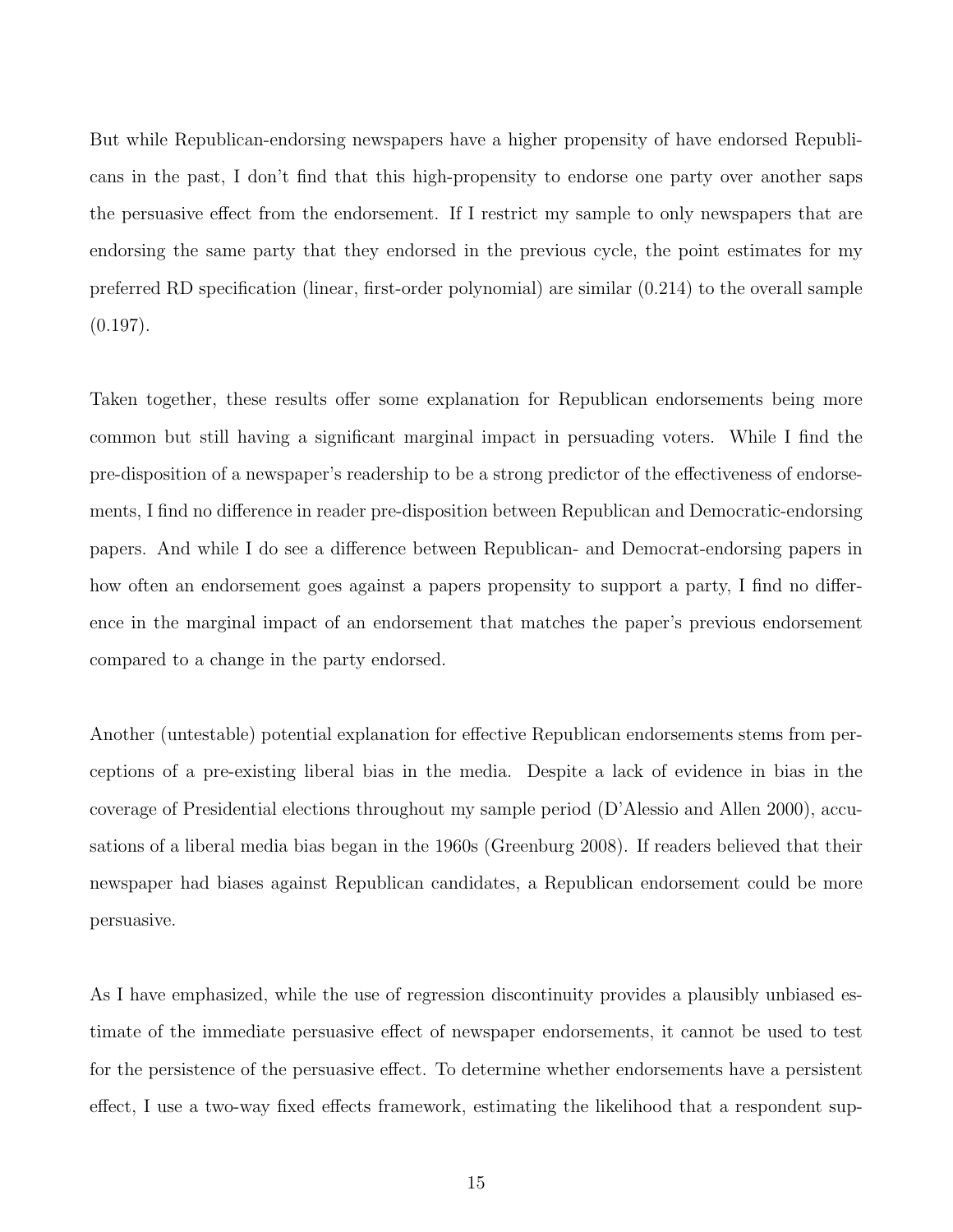ports a candidate using an OLS regression that controls for both time (a full set of day dummies) and paper (a full set of paper dummies). To test for persuasion decay I include a full set of "event study" dummy variables for each week following treatment (the endorsement). If the effect of endorsements are short-lived, I would expect these dummy variables to be negative as the causal effect drops over time.

$$
RepVote_{pt} = \iota_t + \lambda_p + (\beta_1 Endorsement_{pt} + \Sigma \beta_i D_i)I_p + \epsilon_{pt}
$$

Where  $RepVote_{pt}$  is an indicator variable equal to 1 if a respondent (who reads newspaper p and is surveyed at date t) intends to vote for the Republican candidate and 0 otherwise. *Endorsement*<sub>pt</sub> is equal to 1 if the survey took place after an endorsement and 0 otherwise.  $D_i$  is a full set of treatment dummies created by interacting my endorsement variable with dummies for each week following the endorsement.  $u_t$  and  $\lambda_p$  are a full set of day and newspaper dummy variables.  $I_p$ is an indicator variable equal to 1 if newspaper  $p$  endorsed a Republican, and  $-1$  if it endorsed a Democrat.  $\beta_1$  is therefore an estimate of the immediate effect of the endorsement, while the full set of  $\beta_i$  show how the causal effect decays over time.

The regression results are shown in Table [2.](#page-31-0) First, I estimate causal effect without the event study dummy variables. This is shown in Column 1. The coefficient (0.0811) is statistically significant and shows that my estimates are robust to estimating persuasion using the two-way fixed effects regression. In this regression, the coefficient on  $Endorsement_{pt}$  provides an estimate of the average treatment effect for all readers exposed to the endorsements, not just the immediate impact.

I illustrate the dynamic effect of endorsements in Column 2. Because I have interacted dummy variables for each week following the endorsement with the treatment variable, I have omitted the dummy variable for Week 1. This means that the level effect for the *Endorsement* variable is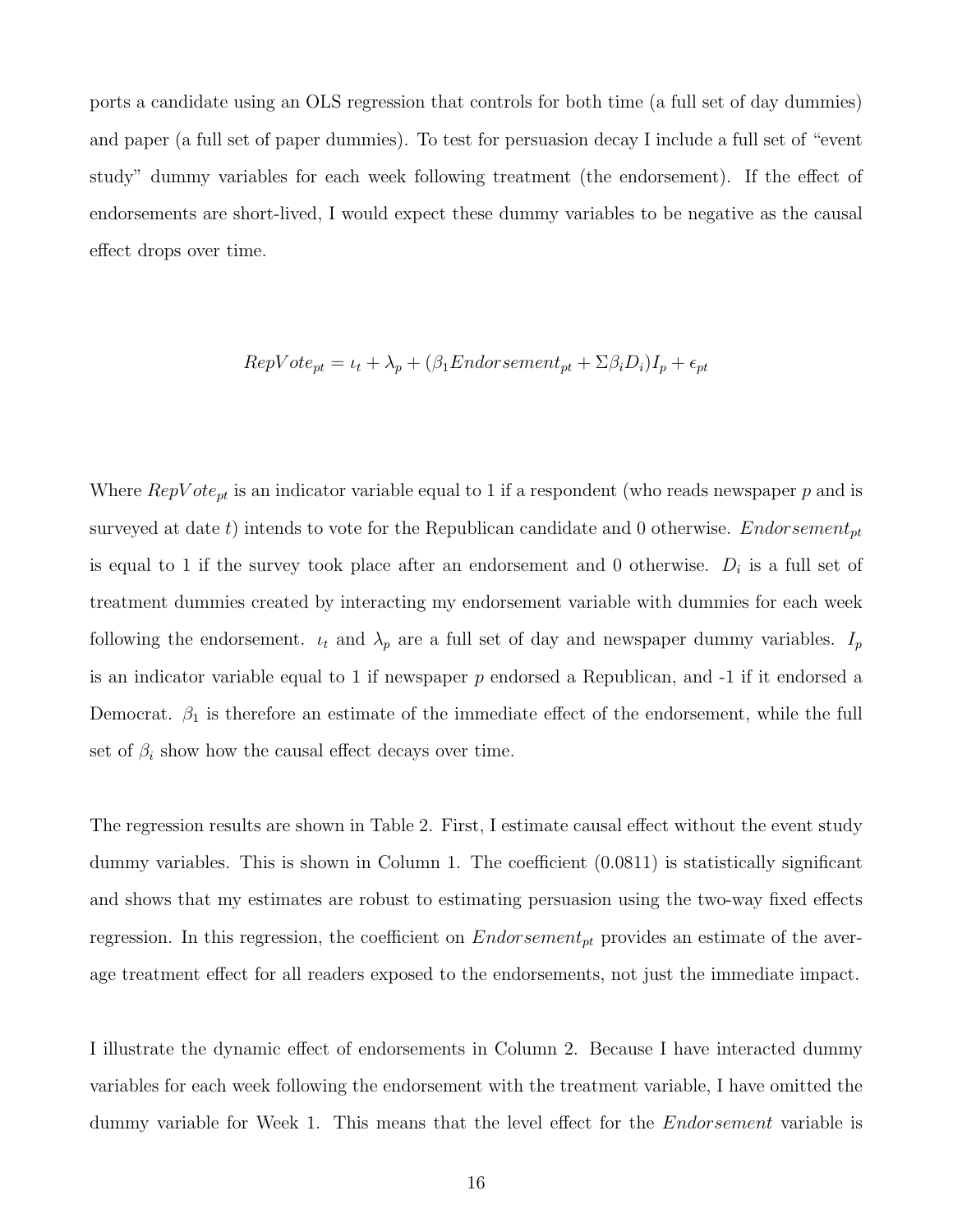an estimate of the effect on newspaper endorsements within the first week following the endorsement. The point estimate (0.107) is comparable in interpretation to the regression discontinuity estimates. Endorsements have a greater impact to those surveyed immediately following the endorsement. The interaction terms show how the treatment effect changes over time. The negative coefficients on weeks 2-4 show that the persuasive effects of endorsements decrease significantly in the weeks following the endorsement, with the effect of endorsements by week 4 being statistically significantly different from the immediate effect.

Even in the face of full persuasion decay, endorsements can still impact voting behaviors, since many endorsements occur within just a few weeks of the election. Within my sample, the median number of days that an endorsement occurred prior to an election was 16. Sixty percent of endorsements occur within three weeks of the election.

### Cumulative Effects

Given that endorsements changed voter opinion, the Republican skew in the distribution of endorsements means that the aggregate nationwide effect of newspaper endorsements was, for most years in my sample, to shift voters towards the Republican candidate. To estimate the cumulative effect of endorsements, I use a back-of-the-envelope calculation that uses year-specific estimates of causal effect and a scalar that maps survey respondents' rate of newspaper readership to aggregate circulation numbers.

$$
RepSway_t = \iota_t \sum_{n=1}^{N} \beta_t(Circ_{nt}I_{nt})
$$
\n<sup>(1)</sup>

Where  $RepSway_t$  is the net number of respondents who change their intended vote to the Republican candidate in year t.  $\beta_t$  is the point estimate of causal effect for year t. Circ<sub>nt</sub> is the circulation of newspaper n in year t.  $I_{nt}$  is an indicator variable equal to 1 if a newspaper endorsed a Republican, and  $-1$  if it endorsed a Democrat.  $\iota_t$  is a scalar to reflect that 1) each copy of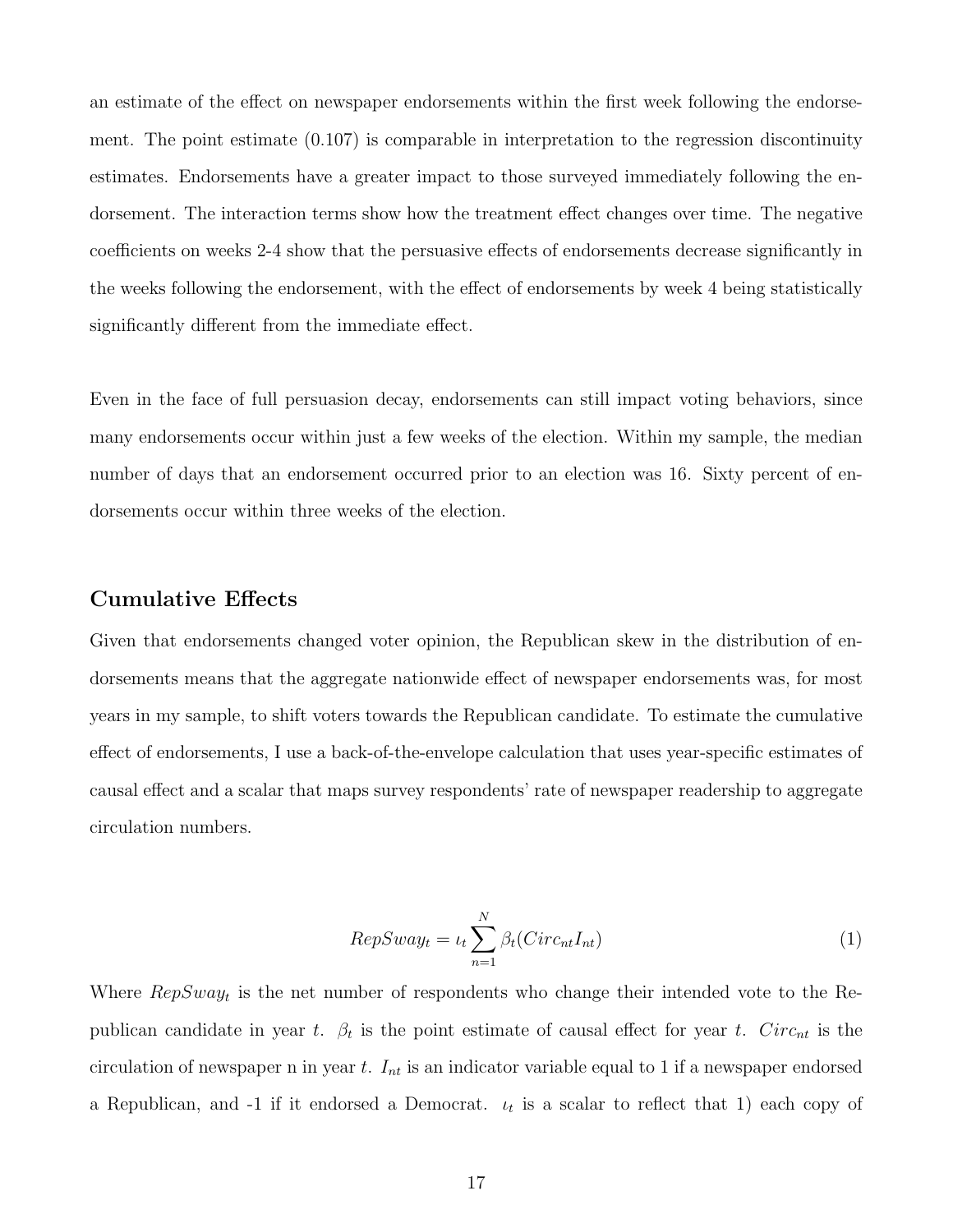the newspaper is read by more than 1 person, and 2) not each reader of a newspaper relies on it for campaign coverage. This means that circulation may be understating or overstating the spread of a newspaper's political coverage. Using ANES survey data, which allows my to estimate what percentage of people rely on newspaper for political coverage (and therefore are part of my population of interest) I calculate  $\iota_t$  as:

$$
\iota_t = \frac{ANES(Readers)_t}{ANES(Sample)_t} / \frac{Circulation_t}{VAR_t} \tag{2}
$$

This allows me to scale the readership numbers in my sample to nationwide readership estimates.<sup>[6](#page-0-0)</sup> For example, nationwide newspaper circulation was 58.882 million in 1960, compared to a votingage population of 110 million. 73.1 percent of ANES respondents in 1960 claimed to read any newspaper for political coverage, therefore:  $\iota_{1960} = \frac{73.1}{100} / \frac{58.882}{110} = 1.366$ . This means that for every copy of a newspaper that is circulated, 1.366 people read a newspaper for political covereage. This number is plausible. Standard estimates for readers per copy are between 1.75 and 2.5, so 1.366 political readers per copy is possible.[7](#page-0-0)

Table 2 shows the calculations using the year-specific estimates of causal effect, and aggregate calculations of sway. Because the control group in the regression discontinuity is voters surveyed immediately before the endorsement, this measure of sway is against the counterfactual of no endorsement at all. Over the 5 elections, I estimate that the net effect of newspaper endorsements on Republican candidates for President was a swing of 21.220 million voters. In each election year, I estimate the newspaper endorsements drove at least 2 million voters toward one candidate or another, and except for 1964, the Republican was the beneficiary. This estimate is a conservative

<sup>6</sup> I rely on Pew research estimates of weekday readership for circulation figures.

<sup>&</sup>lt;sup>7</sup>I find that in the later years of my sample,  $\iota$  increases. This is because the decrease in circulation in the 1970s and 1980s is greater than the decrease in the percentage of ANES respondents who say they read the newspaper for election coverage.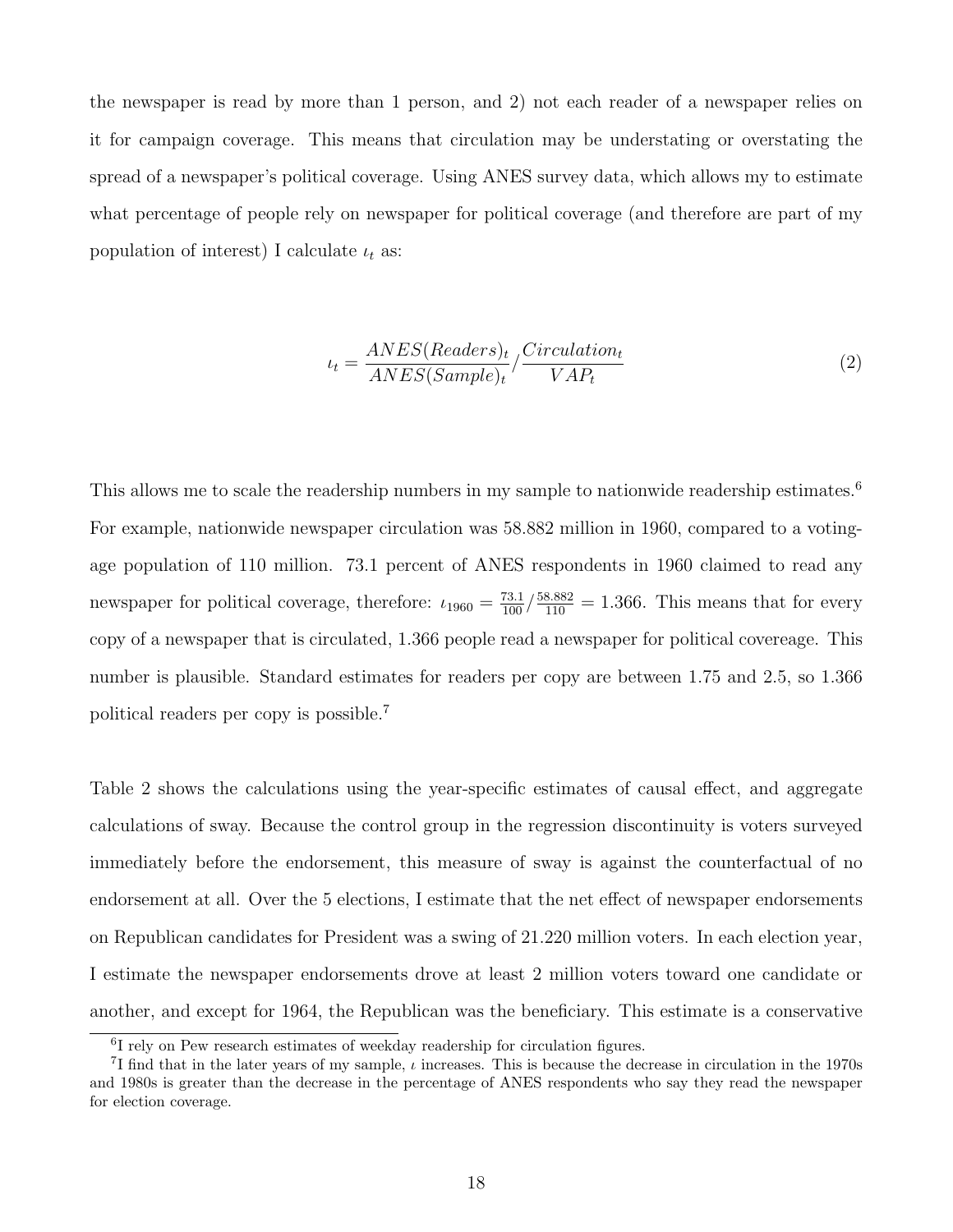one, as I am not constructing these estimates with party-specific causal effects. Because I found Republican endorsements had a larger marginal effect, using party-specific  $\beta$ s would increase my estimate of newspaper sway towards Republicans. Instead,  $RepSway$  is being driven entirely by the fact that Republican endorsements were more common.

Of course, the extent to which these endorsements affected election outcomes depends on the extent to which endorsements changed actual votes, not intentions to vote. The counterfactual becomes impossibly complex once persuasion decay and 2nd order affects are taken into account. As seen in the two-way fixed effects regressions, I do find a decay in the persuasive effect of endorsements, but the decay is gradual, and many voters likely cast their votes before the effect of the endorsement decayed completely.

## Conclusion

A massive body of literature has provided us with a nuanced understanding of how American newspapers shape our views of politics and politicians, but we still know little about the role of newspaper endorsements in the history of U.S. presidential politics. The vast majority of research done on 20th U.S. elections provides correlations between endorsements and readership preferences, but cannot estimate the persuasive effect of endorsements themselves. This gap in research is puzzling, given that the distribution of endorsements is more skewed towards one party than the relative vote shares. Even if endorsements have a small effect in changing readers' preferences over candidates, they disproportionately help one political party.

Using a nationwide sample of newspaper and endorsements and voter surveys, I find that endorsements lead to an immediate change in voter preferences. Despite Republican endorsements being more common, I do not find them to be less effective. Ideological sorting of readers and papers was not very strong during this period, meaning that newspapers were not just "preaching to the choir". The readers of Republican-endorsing newspapers were not already significantly more likely to support the Republican presidential candidate, leaving plenty of room for endorsements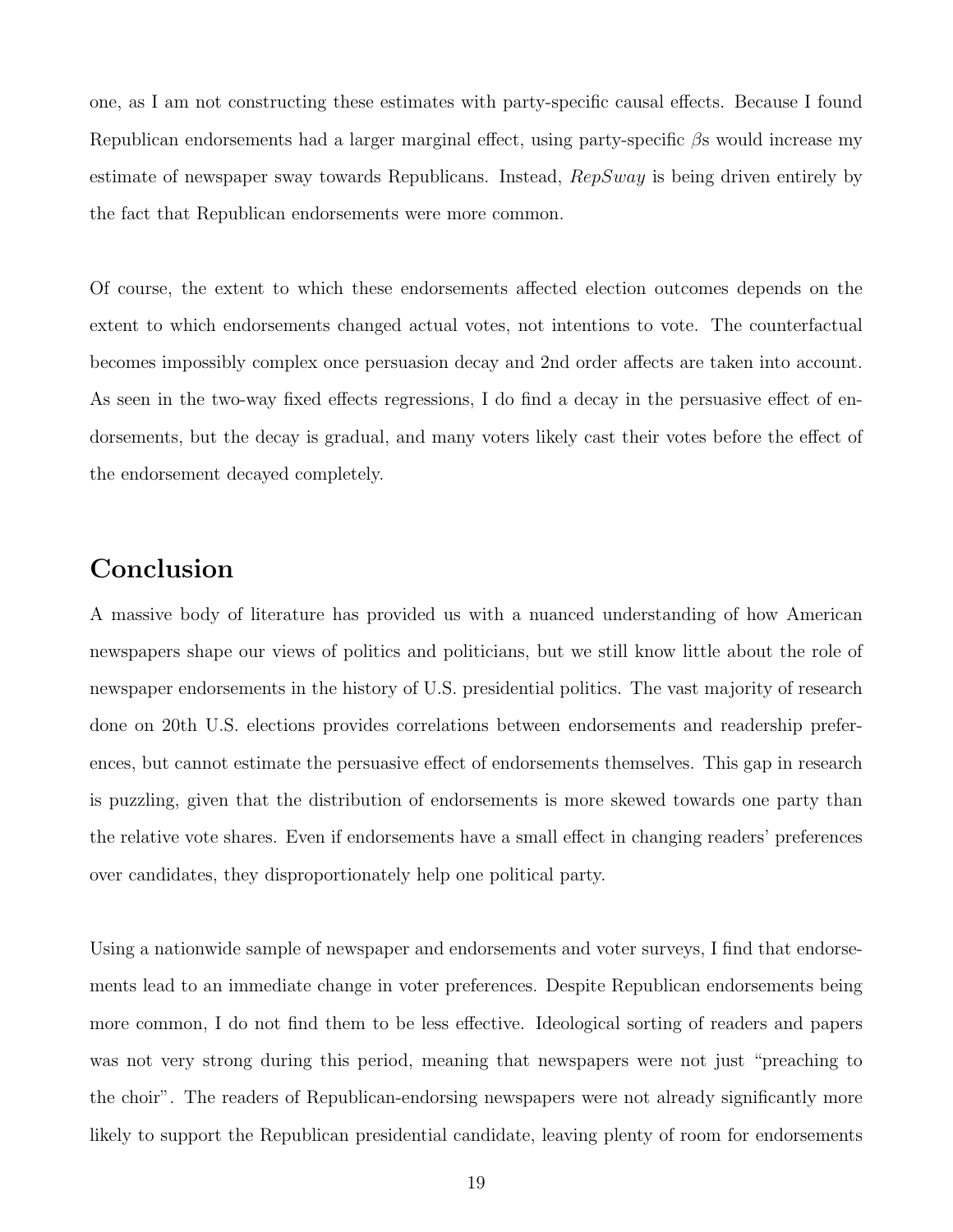to change minds.

Over the 5 elections covered in my sample, newspaper endorsements caused a net shift of about 21.2 million voters toward Republican candidates. Of the elections covered, the winners in two (1960 and 1976) received fewer endorsements, while in two others (1964 and 1980) the margin of victory was large enough that newspaper endorsements were unlikely to be pivotal. This leaves 1968, where Richard Nixon won a narrow electoral college victory and even narrower popular vote victory. Nixon's 500,000 popular-vote victory was significantly smaller than the 2.14 million voters that I estimate were swayed by newspapers. This represents a 5.4% sway in popular votes. If this same shift occurred in all states, Nixon would have earned 150 fewer electoral votes, with Humphrey earning 150 more. This would have led to a decisive, 341-151, Humphrey electoral college victory.

# Appendix

#### A.1: Timing of Endorsements and Visits

Figure A.1 graphs the timing of newspaper endorsements against presidential visits. If endorsements were timed to coincide with presidential visits, a finding of positive effects of endorsements could instead be due to presidential visits. However, I find no correlation between the timing of the two events. Cities that are visited earlier by a candidate are no more likely to publish an early endorsement. The correlation between the timing of the two events is virtually 0, and even pointing the in wrong direction, with a weak negative correlation between the timing of the two events.

### A.2: Regressions Involving Undecided Voters

One mechanism through which endorsements can affect the voting intention of individuals is by changing the likelihood that a person is undecided. Panel A of Table A.1 shows the effect of endorsements on whether a respondent is undecided, and the dependent variable is a binary variable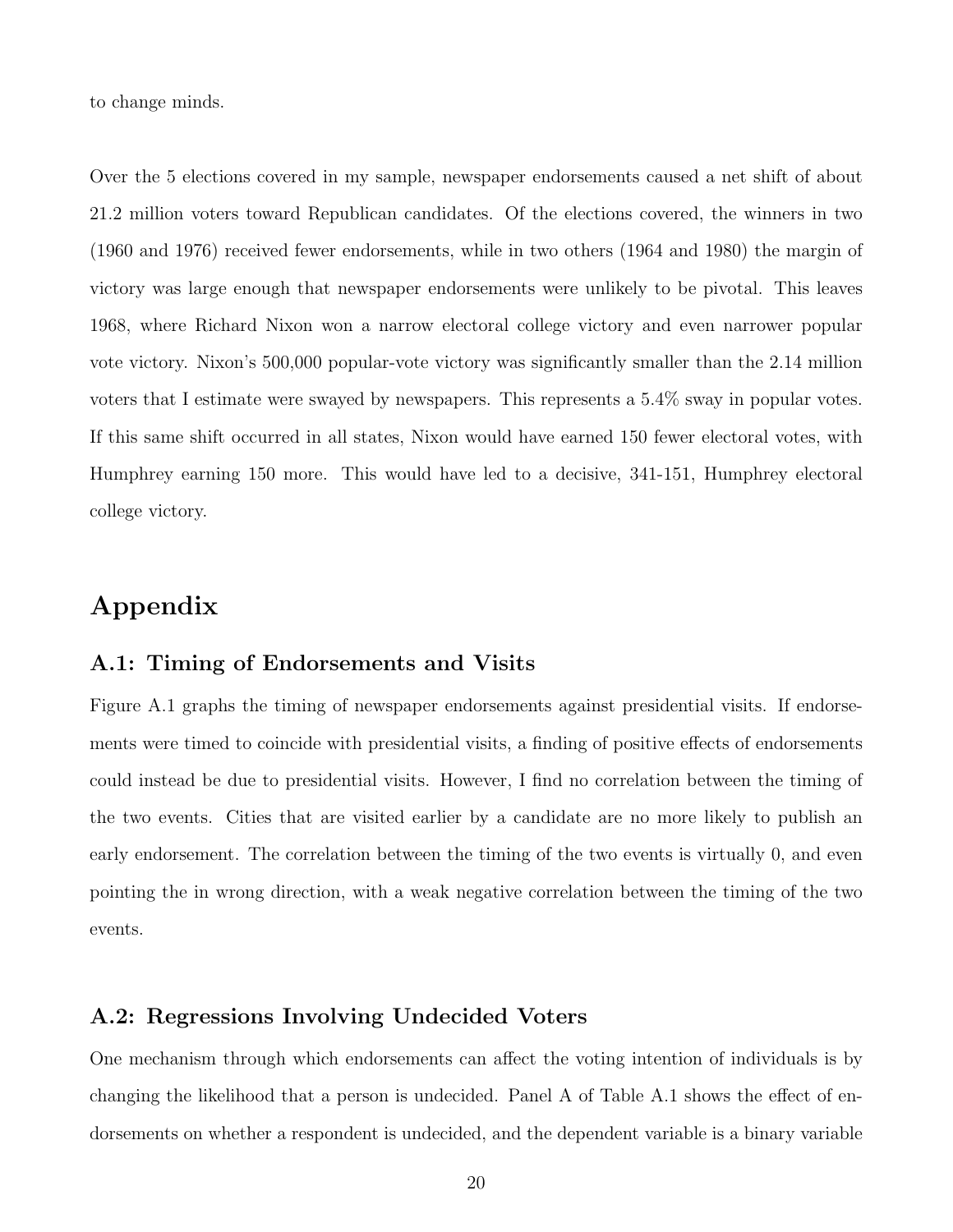equal to 1 if the person is undecided and 0 otherwise. The negative coefficients therefore show that endorsements potentially lead to a decrease in undecided voters. I estimate that endorsements decrease the probability that a voter is undecided by between 3 and 12 percentage points. However, the statistical significance of the estimates are not robust to using a 2nd-order polynomial.

While decreasing the probability that a voter is undecided is a plausible way for endorsements to change voter behavior, it is also possible that endorsements simply expedited a change that would have occurred anyway. Perhaps endorsements are simply changing when a person decides to support a specific candidate without changing the identify of who someone will support. If this is the case, then I would expect to lose all statistical significance when I eliminate undecided voters from my sample.

Panel B of Table A.1 shows the point estimates of the persuasive effect of endorsements when I control for whether or not a respondent is undecided. I still find that endorsements increase the probability that a respondent supports the endorsed candidates by between 15.1 and 18 percentage points. The results are all significant at the 10% level, with the estimates obtained using a 1st order polynomial significant at the 5% level. Taken together, the results show that endorsements affect voter behavior by decreasing the likelihood that they are undecided, but I do not find evidence that this decrease in undecided voters is driving all (or even most) of my results, indicating that endorsements are leading to meaningful changes in voter opinion.

## <span id="page-20-1"></span>References

- Calonico, Sebastian, Matias D. Cattaneo and Max H. Farrell. 2020. "Optimal bandwidth choice for robust bias-corrected inference in regression discontinuity designs." Econometrics Journal 23(2):192–210.
- <span id="page-20-0"></span>Calonico, Sebastian, Matias D. Cattaneo and Roccio Titiunik. 2015. "rdrobust: An R Package for Robust Nonparametric Inference in Regression-Discontinuity Design." R Journal 7(1):38–51.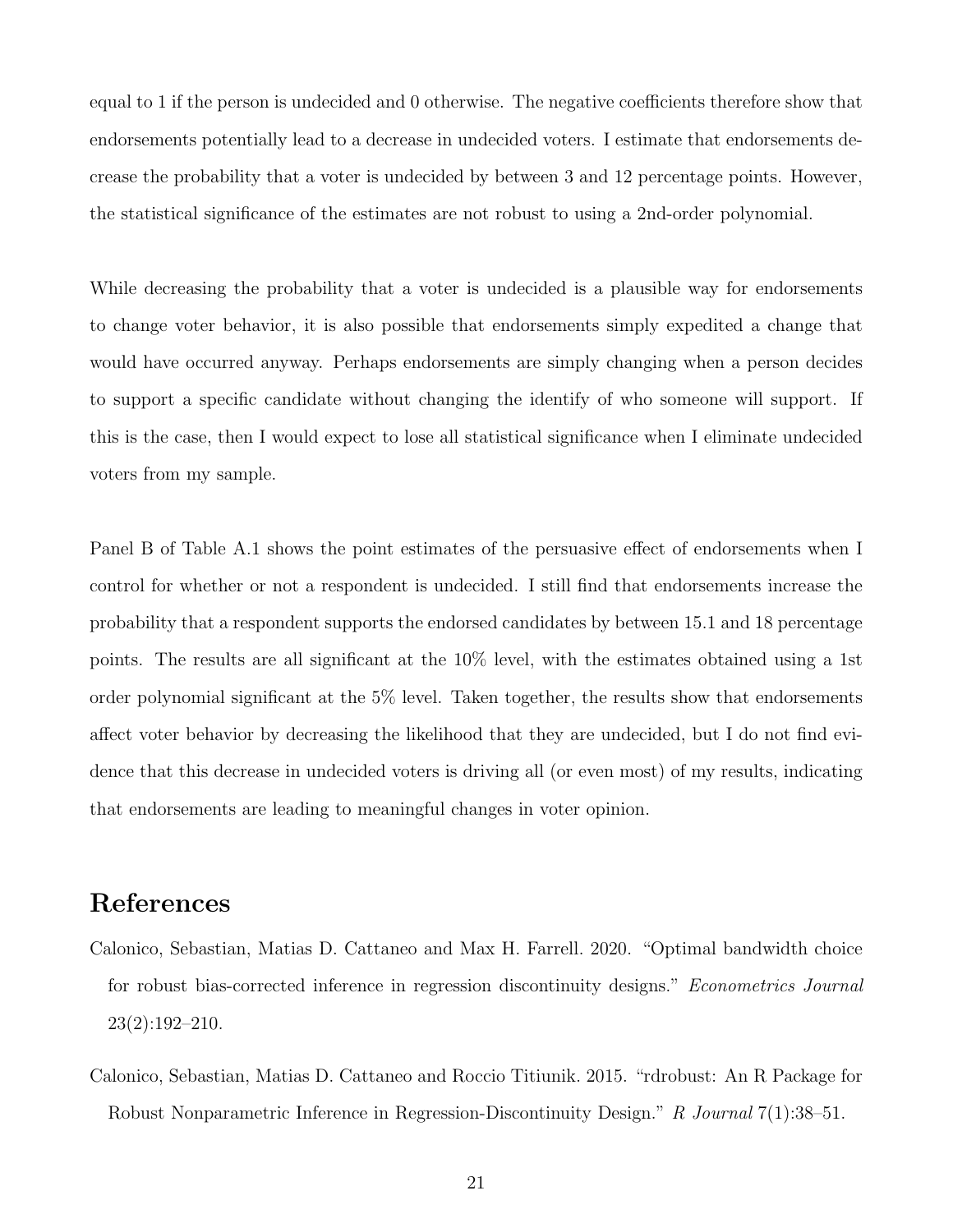- <span id="page-21-3"></span>Casas, Agustin, Yarine Fawaz and Andre Trindale. 2016. "Surprise Me If You Can: The Influence of Newspaper Endorsements in U.S. Presidential Elections." Economic Inquiry 65(3):557–586.
- <span id="page-21-2"></span>Chiang, Chun-Fang and Brian Knight. 2011. "Media Bias and Influence: Evidence from Newspaper Endorsements." The Review of Economic Studies 78(3):795–820.
- <span id="page-21-9"></span>D'Alessio, Dave and Mike Allen. 2000. "Media Bias in Presidential Elections: A Meta-Analysis." Journal of Communication 50(4):133–156.
- <span id="page-21-4"></span>de Leon, Fernanda Leite Lopez. 2012. "The Tuesday Advantage of Politicians Endorsed by American Newspapers." The B.E. Journal of Economic Analysis & Policy 13(2):865–886.
- <span id="page-21-1"></span>Erikson, Robert S. 1976. "The influence of newspaper endorsements in presidential elections: The case of 1964." American Journal of Political Science 20(2):207–233.
- <span id="page-21-6"></span>Garthwaite, Craig and Timothy J. Moore. 2013. "Can Celebrity Endorsements Affect Political Outcomes? Evidence from the 2008 US Democratic Presidential Primary." Journal of Law, Economics, & Organization 29(2):355–384.
- <span id="page-21-0"></span>Gentzkow, Matthew, Shapiro Jesse M. and Michael Sinkinson. 2014. "United States Newspaper Panel, 1869-2004.". https://doi.org/10.3886/ICPSR30261.v6.
- <span id="page-21-10"></span>Greenburg, David. 2008. "The idea of "the liberal media" and its roots in the civil rights movement." Inter-university Consortium for Political and Social Research 1(2). The Sixties: A Journal of History, Politics and Culture.
- <span id="page-21-5"></span>Hollander, Sydney. 1979. "On the Strength of a Newspaper Endorsement." Public Opinion Quarterly  $1(2)$ .
- <span id="page-21-7"></span>Imbens, Guido and Joshua Angrist. 1994. " Identification and Estimation of Local Average Treatment Effects." *Econometrica* 61(2):467–476.
- <span id="page-21-8"></span>Imbens, Guido and Thomas Lemieux. 2008. " Regression discontinuity designs: A guide to practice." Journal of Econometrics 142(2):615–635.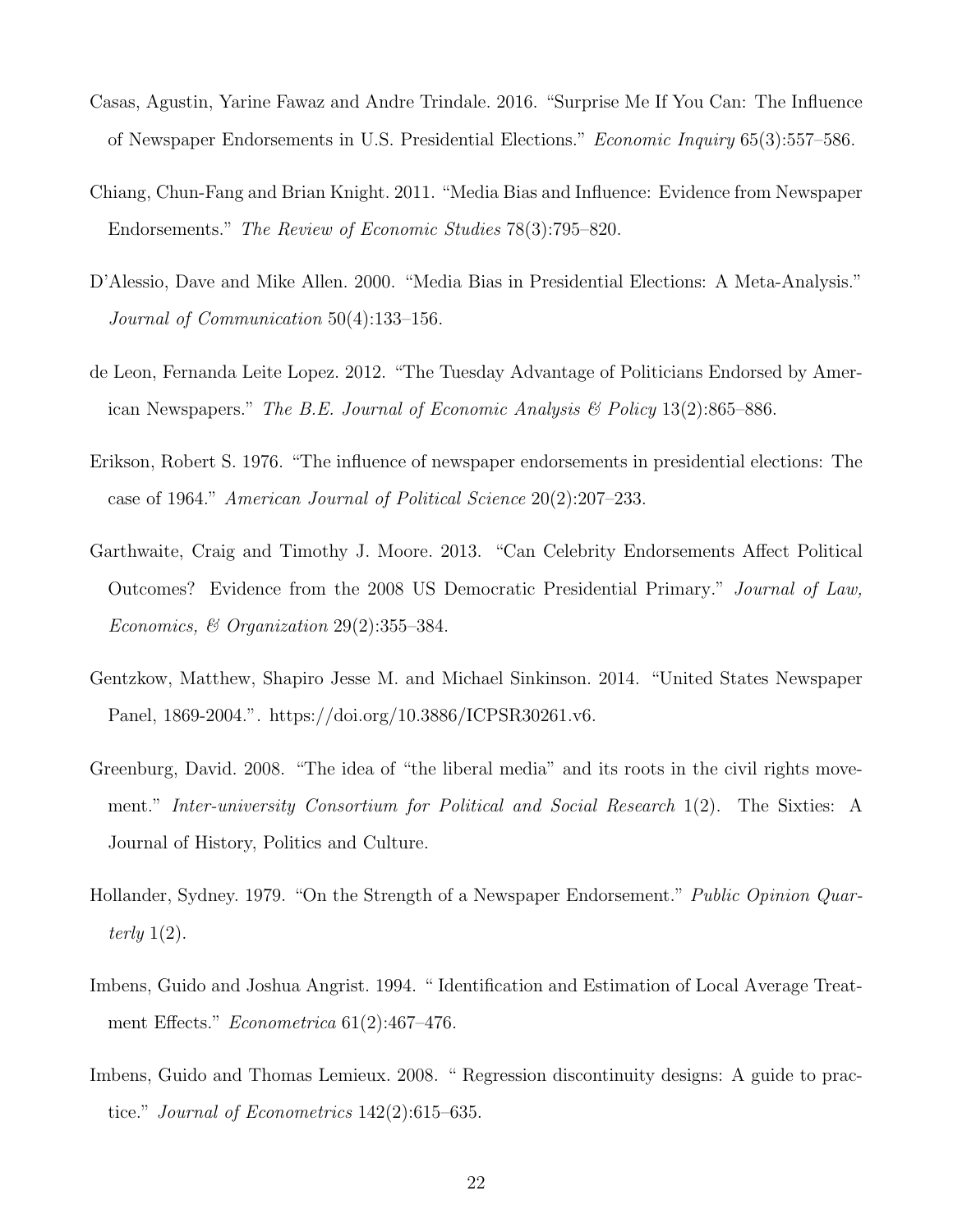- <span id="page-22-3"></span>Ladd, Jonathan McDonald and Gabriel S. Lenz. 2009. "Exploiting a Rare Communication Shift to Document the Persuasive Power of the News Media." American Journal of Political Science 53(2).
- <span id="page-22-4"></span>Pease, Andrew and Paul R. Brewster. 2008. "The Oprah Factor: The Effects of a Celebrity Endorsement in a Presidential Primary Campaign." The International Journal of Press/Politics 13(4).
- <span id="page-22-2"></span>Robinson, John P. 1974. "The Press as King-Maker: What Surveys from Last Five Campaigns Show." Journalism Quarterly 51(4):19–28.
- <span id="page-22-0"></span>Rystrom, Kenneth. 1986. "The Impact of Newspaper Endorsements." Newspaper Research Journal  $7(2):19-28.$
- <span id="page-22-5"></span>Snyder, James M. Jr. and David Stromberg. 2010. "Press Coverage and Political Accountability." Journal of Political Economy 118(2):355–408.
- <span id="page-22-1"></span>St. Dizier, Byron. 1985. "The Effect of Newspaper Endorsements and Party Identification on Voting Choice." Journalism Quarterly, 62(3):589–594.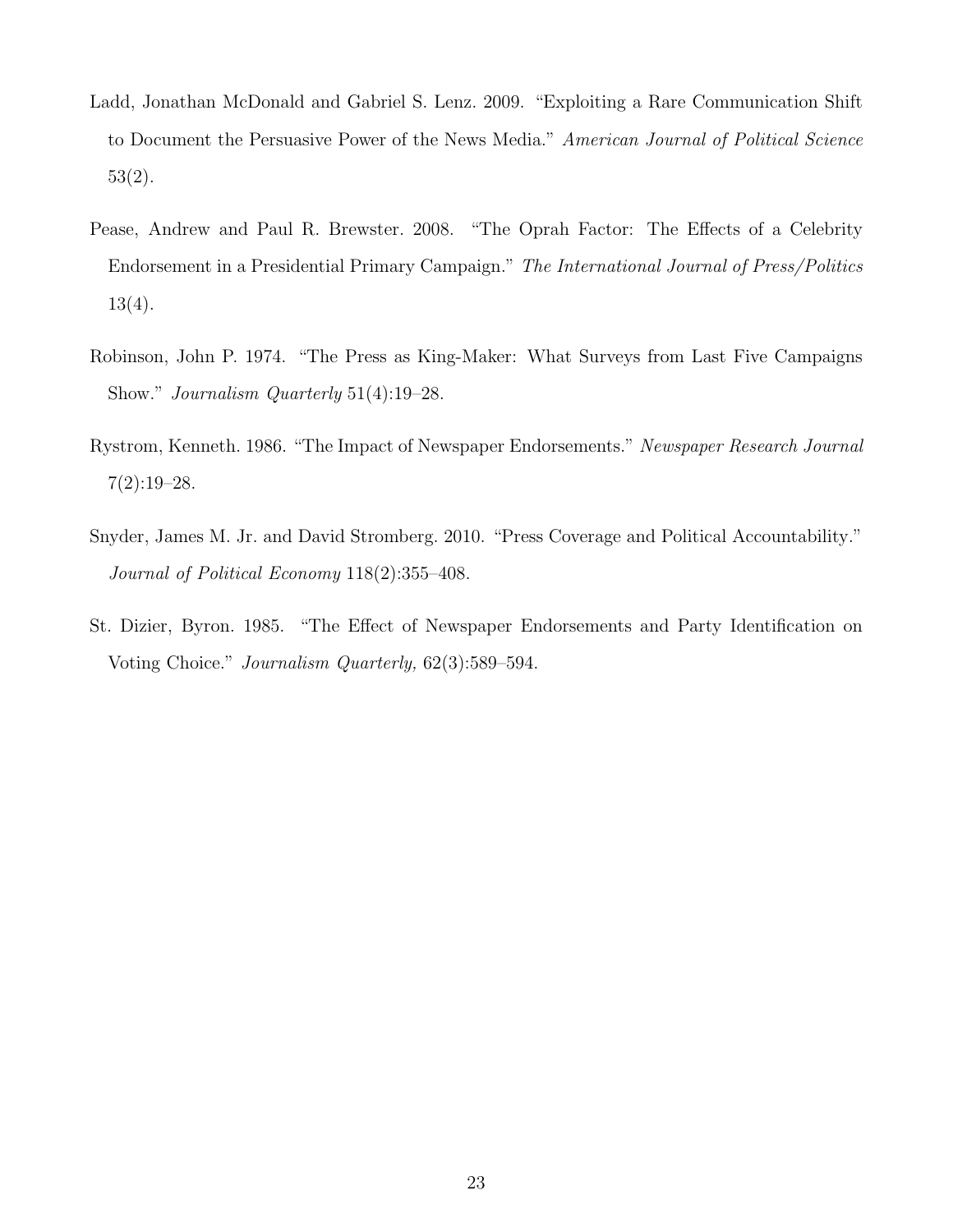[Insert Figure 1 here]

[Insert Figure 2 here]

[Insert Figure 3 here]

[Insert Figure 4 here]

[Insert Figure 5 here]

[Insert Table 1 here]

[Insert Table 2 here]

[Insert Table 3 here]

[Insert Figure 6 here]

[Insert Table 4 here]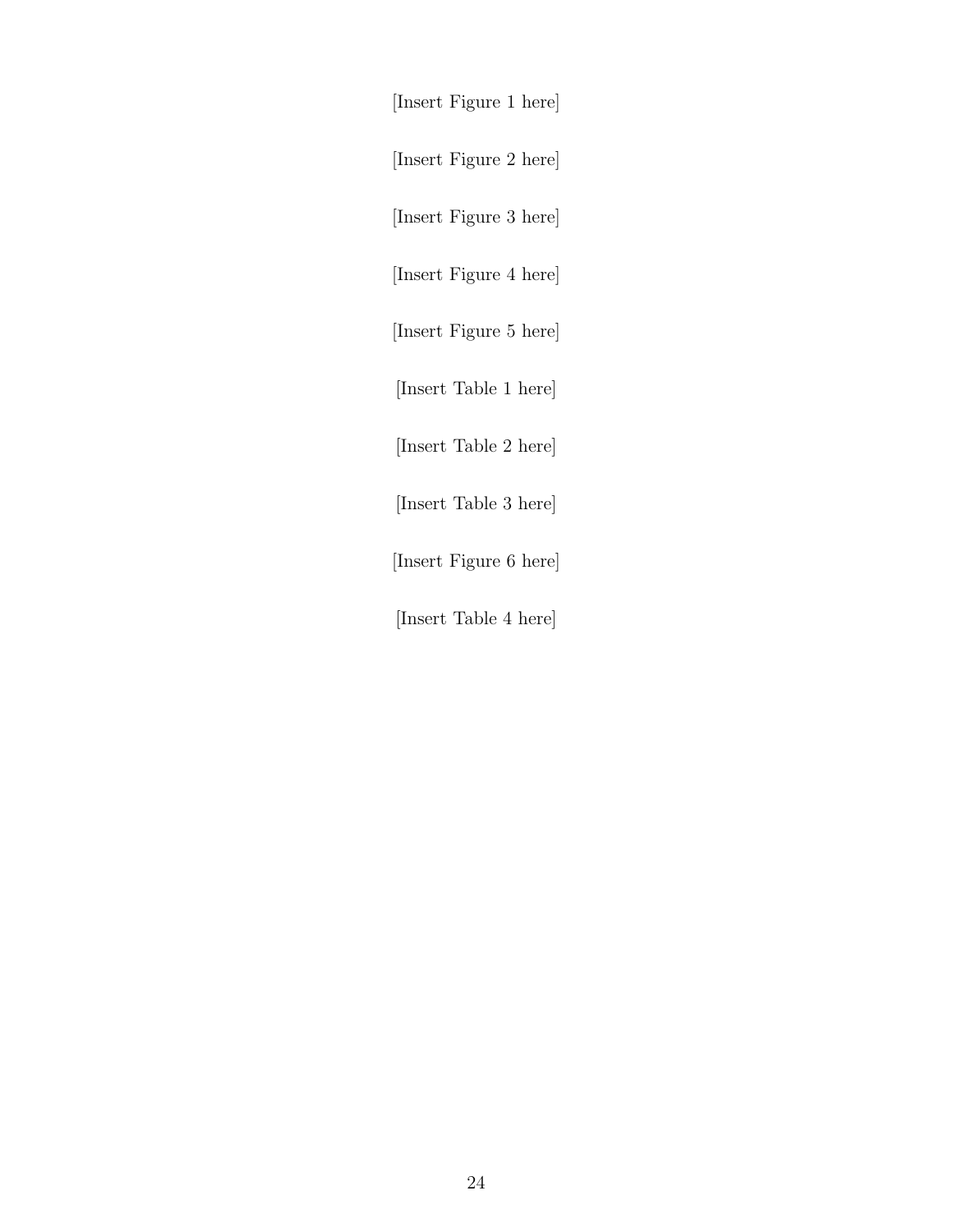<span id="page-24-0"></span>

Figure 1: Party Breakdown of Newspaper Endorsements

Notes: Figure shows the cumulative circulation of all newspapers in each year that endorsed the Republican and Democratic Presidential candidates. Endorsement and circulation data come from [Gentzkow and Sinkinson](#page-21-0) [\(2014\)](#page-21-0). The decline in later years is due to 1) A general decline in newspaper circulation, 2) An increase in the likelihood that a newspaper declines to endorse a candidate at all, and 3) an increased likelihood that the data misses an endorsement. [Gentzkow and Sinkinson](#page-21-0) [\(2014\)](#page-21-0) use reported data from Editor and Publisher, which polls newspapers, but is more likely to miss endorsements that occur late in the election cycle. In the 1970's and 1980's, newspapers endorsements occurred later, and therefore are less likely to be accurately counted in the data. Because I collected endorsement data, instead of relying on Editor and Publisher data, none of this will affect my results.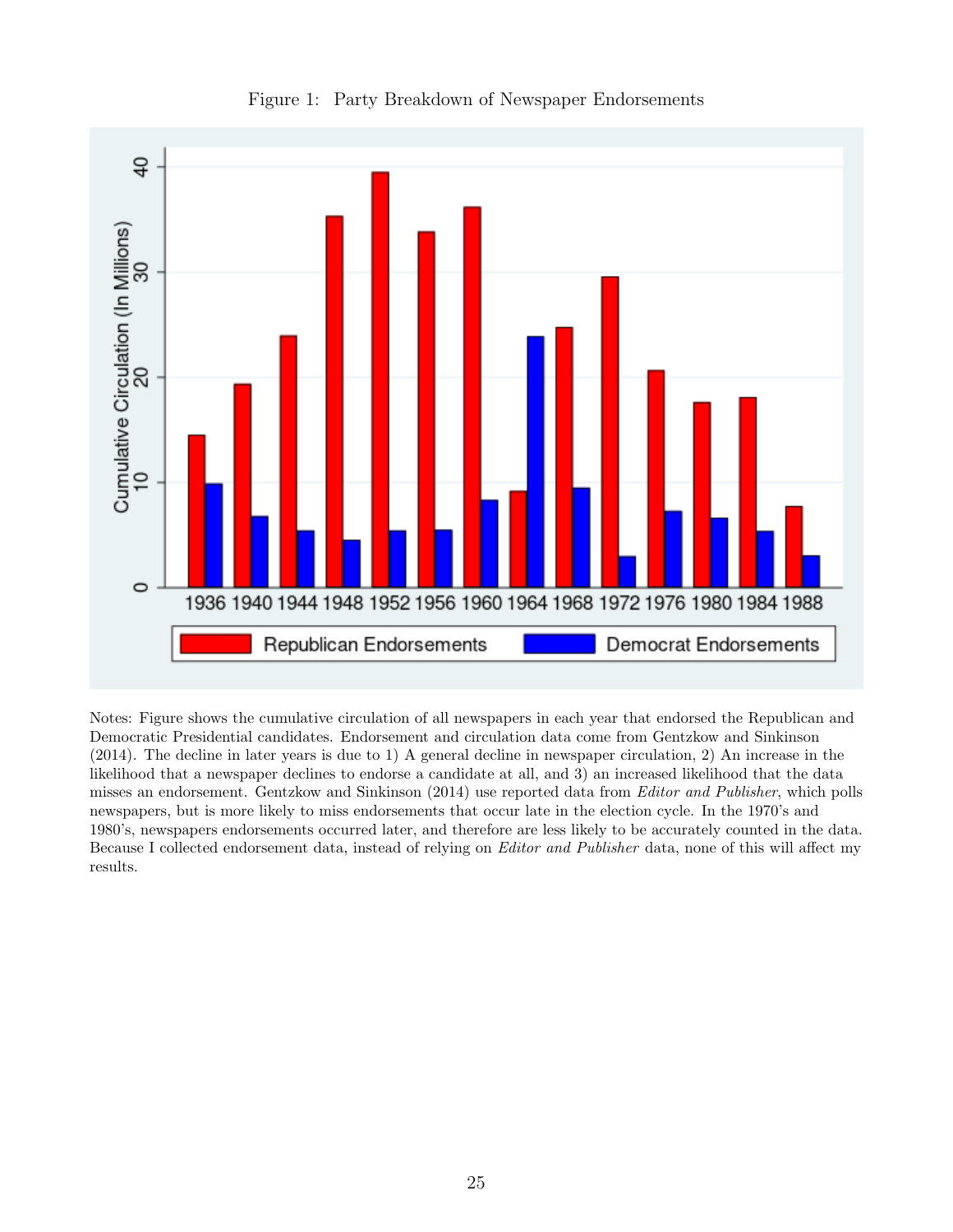<span id="page-25-0"></span>

Figure 2: Histogram of RD Running Variable

Notes: Figure shows the histogram for the distribution of my running variable, which is the days since an endorsement that a survey occurred.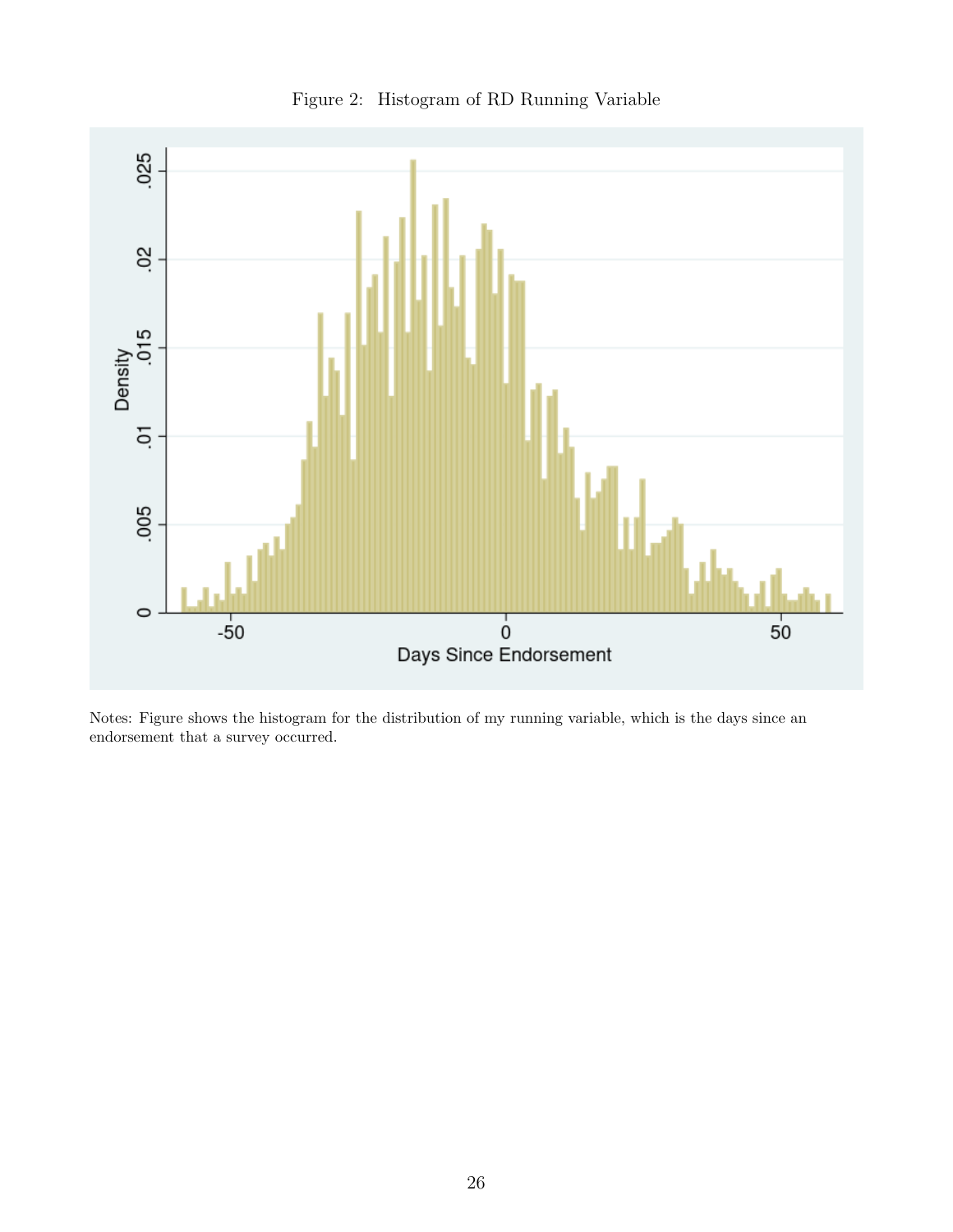<span id="page-26-0"></span>

Notes: Figure shows the average value of several respondent characteristics over each value of the running variable, including all days 20 days before and after the endorsement date. Linear best fit lines and 95% confidence intervals, calculated using STATA's cmogram command, are included.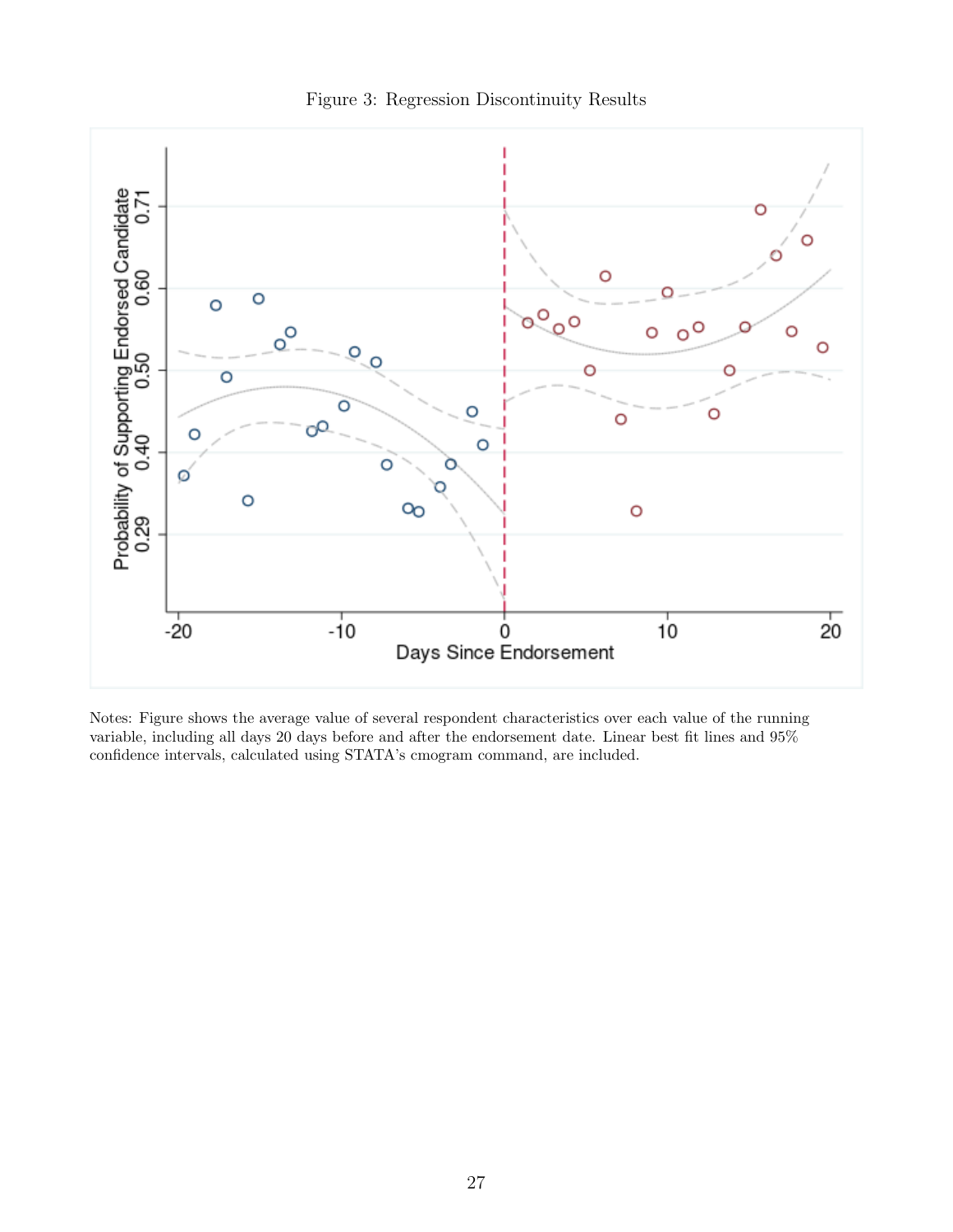

<span id="page-27-0"></span>

Notes: Figure shows the average of several respondent characteristics for different values of the running variable, including all days 20 days before and after the endorsement date. Linear best fit lines and 95% confidence intervals, calculated using STATA's cmogram command, are included.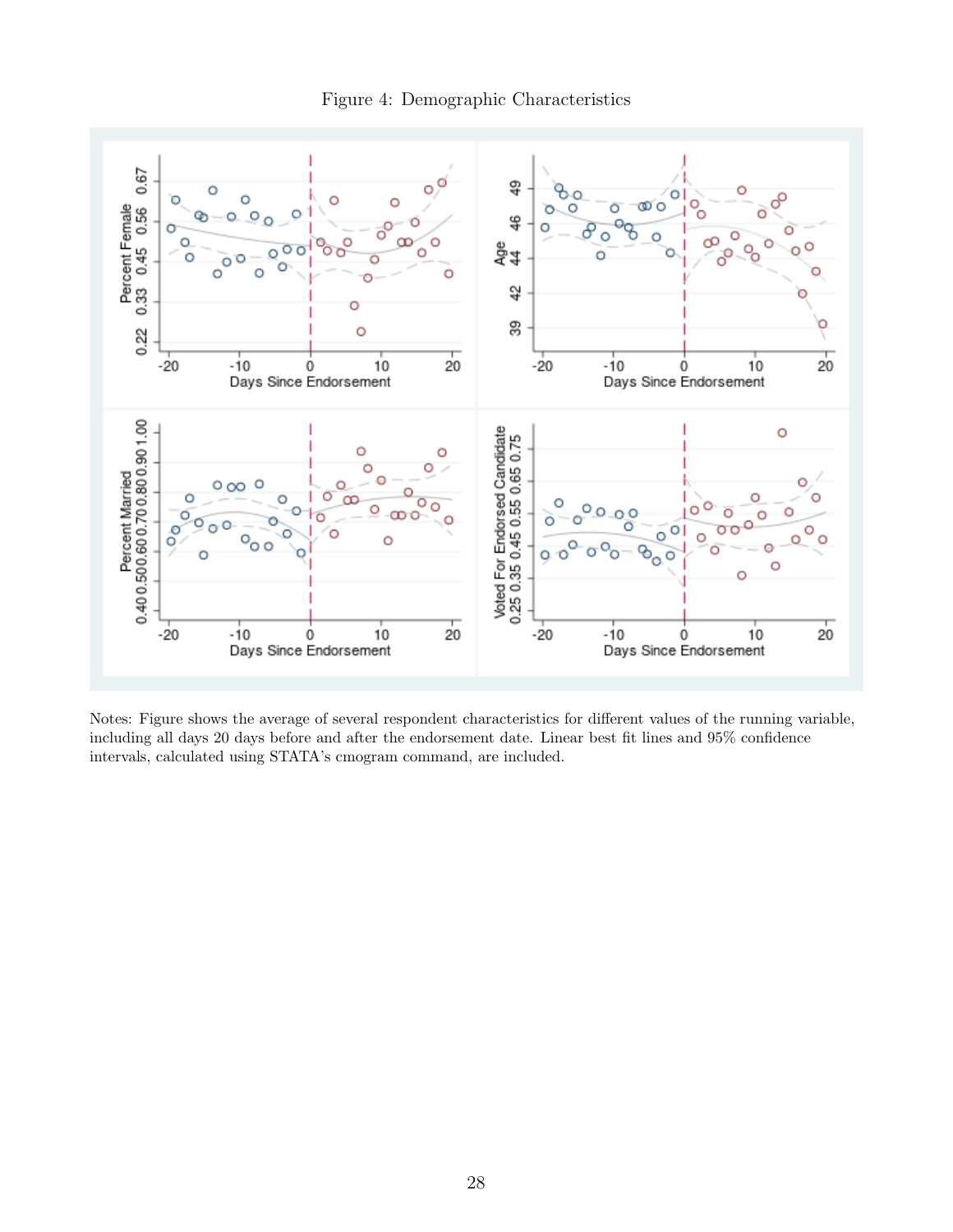

Figure 5: Effect of Endorsement Based on Pre-Existing Reader Preferences

Notes: Figure shows the effect of newspaper endorsements when my sample is split based on the pre-endorsement preferences on readers. Following the work of [Chiang and Knight](#page-21-2) [\(2011\)](#page-21-2), I consider an endorsement to be a "High-Credibility" endorsement if the pre-endorsement probability of its readers to support the endorsed candidate is low (below a median of 44.4)%. "Low-Credibility" endorsements are those where the pre-endorsement odds of readers supporting the endorsed candidate are already high.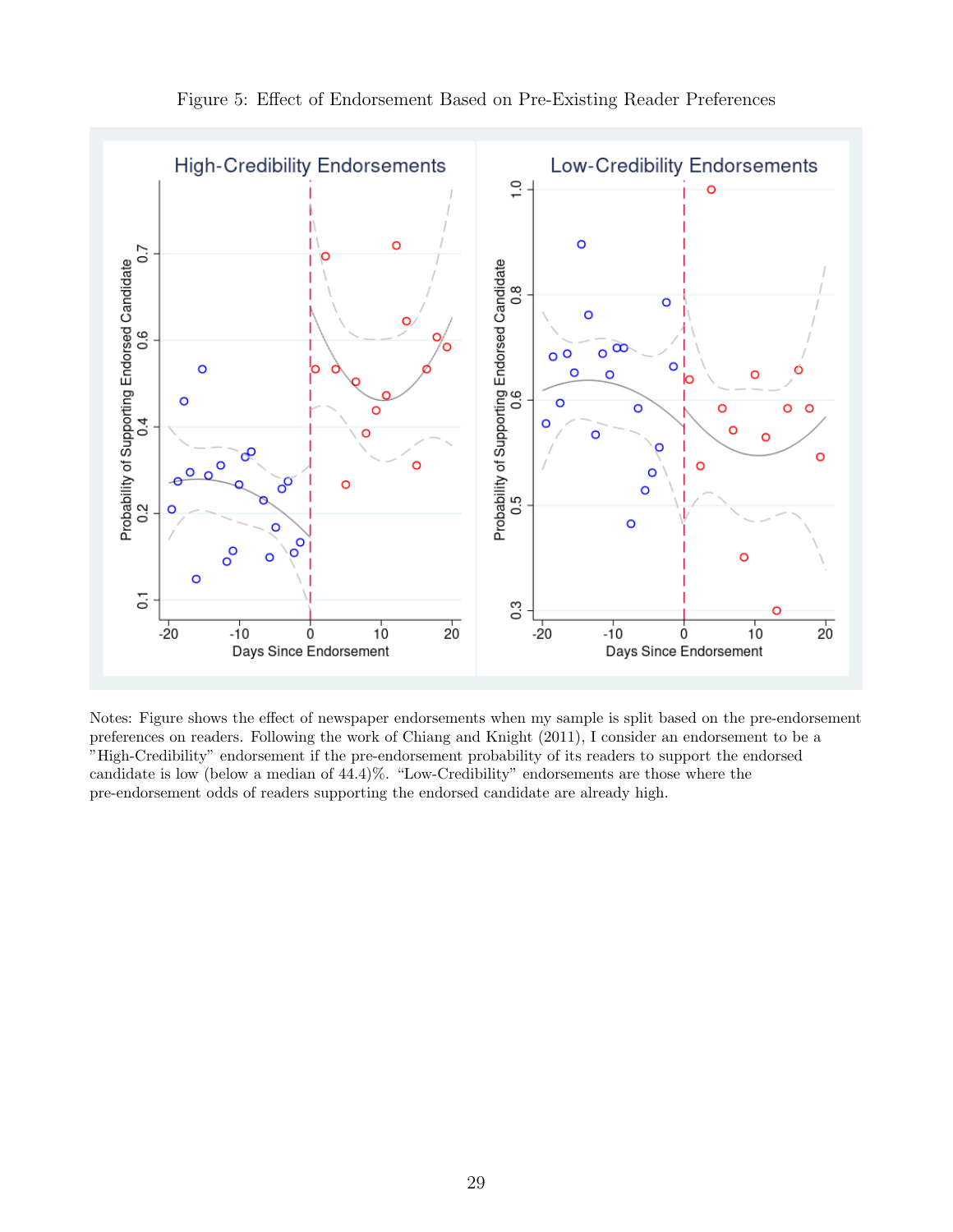

Figure 6: Timing of Endorsements and Presidential Visits

Notes: Figure shows the timing of newspaper endorsements relative to the timing of the endorsed candidate's visit to the city. A linear best fit line is shown in red. The timing of a candidate visit is determined by the first time a candidate visited a city. The sample is the that both had a newspaper endorsement included in my sample, and were from the following campaigns, which were the ones for which I could locate complete campaign schedules: 1960 (REP & DEM), 1964 (REP), 1968 (REP), 1976 (DEM), 1980 (REP).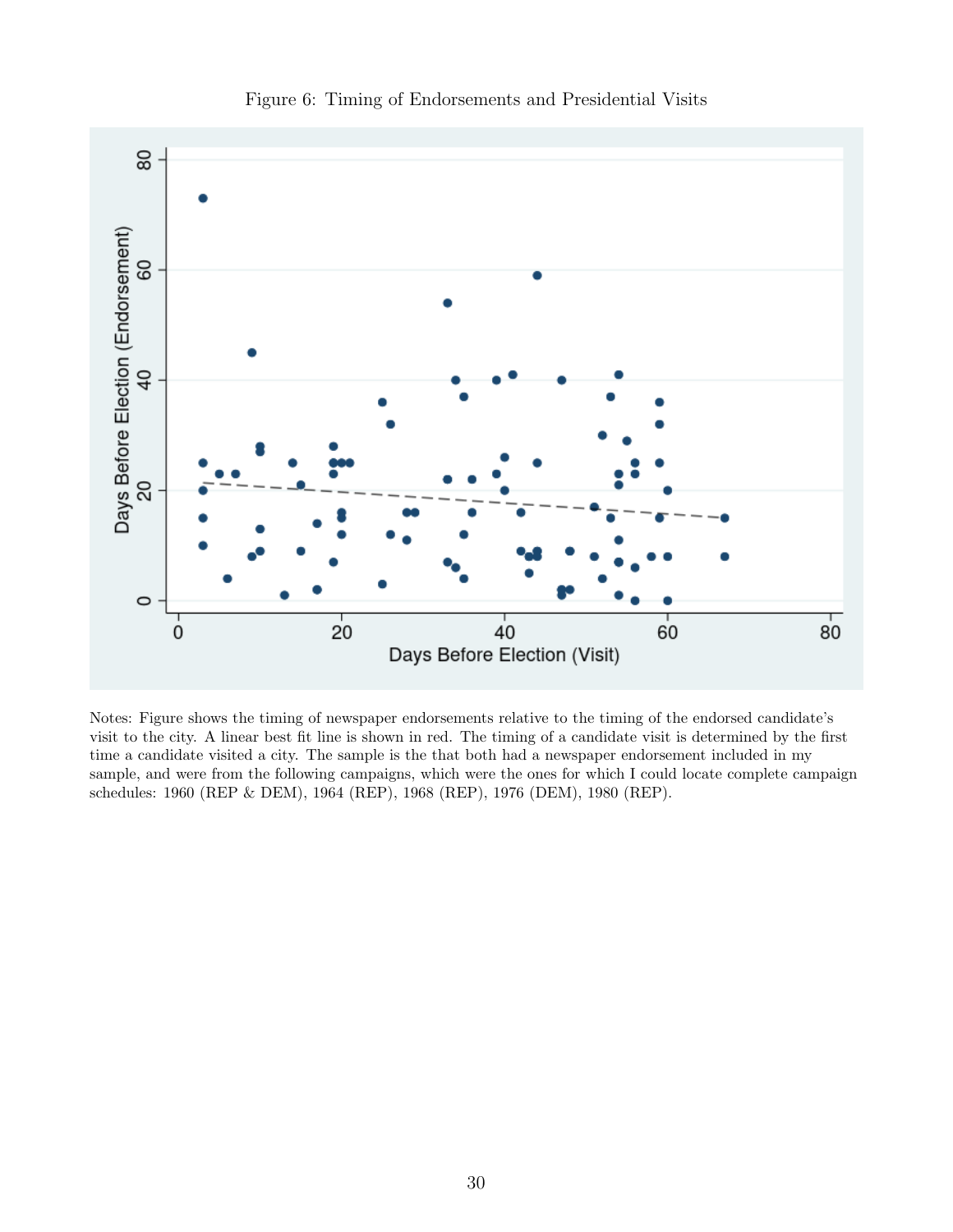<span id="page-30-0"></span>

|                                  | $\left( 1\right)$ | $\left( 2\right)$ | $\left( 3\right)$ | $\left(4\right)$ |
|----------------------------------|-------------------|-------------------|-------------------|------------------|
| <b>VARIABLES</b>                 |                   |                   |                   |                  |
| <b>PANEL A: All Endorsements</b> |                   |                   |                   |                  |
| Endorsement                      | $0.199***$        | $0.193*$          | $0.187***$        | $0.249***$       |
|                                  | (0.069)           | (0.099)           | (0.069)           | (0.092)          |
|                                  |                   |                   |                   |                  |
| Observations                     | 2,322             | 2,322             | 2,322             | 2,322            |
| Bandwidth (Days)                 | 15.18             | 17.79             | 12.12             | 17.25            |
| <b>PANEL B: REP Endorsements</b> |                   |                   |                   |                  |
| Endorsement                      | $0.304***$        | $0.340**$         | $0.301***$        | $0.336***$       |
|                                  | (0.093)           | (0.106)           | (0.100)           | (0.125)          |
|                                  |                   |                   |                   |                  |
| Observations                     | 1,286             | 1,286             | 1,286             | 1,286            |
| Bandwidth (Days)                 | 13.00             | 23.30             | 9.56              | 15.52            |
| <b>PANEL C: DEM Endorsements</b> |                   |                   |                   |                  |
| Endorsement                      | 0.130             | 0.0733            | 0.102             | 0.0267           |
|                                  | (0.089)           | (0.15)            | (0.10)            | (0.16)           |
|                                  |                   |                   |                   |                  |
| Observations                     | 1,036             | 1,036             | 1,036             | 1,036            |
| Bandwidth (Days)                 | 20.12             | 18.03             | 12.28             | 14.45            |
| Kernel                           | Triangular        | Triangular        | Uniform           | Uniform          |
| Order                            | Linear            | Quadratic         | Linear            | Quadratic        |

Table 1: Regression Discontinuity Estimates

Notes: Coefficients are from regression discontinuity estimations. The dependent variable is a binary variable equal to 1 if the respondent intends to vote for the candidate endorsed by the newspaper they read for campaign coverage. The forcing variable is the number of days after an endorsement the survey occurs. Observations for surveys that occurred on the same day as an endorsement are dropped, since treatment could not be determined. Each regression includes the following co-variables: age, and binary variables equal to one if the respondent: is married, is female, and is white. Bandwidths are MLE optimal bandwidths. \*\*\*  $p<0.001$ . \*\*  $p<0.05$ . \*  $p<0.1$ .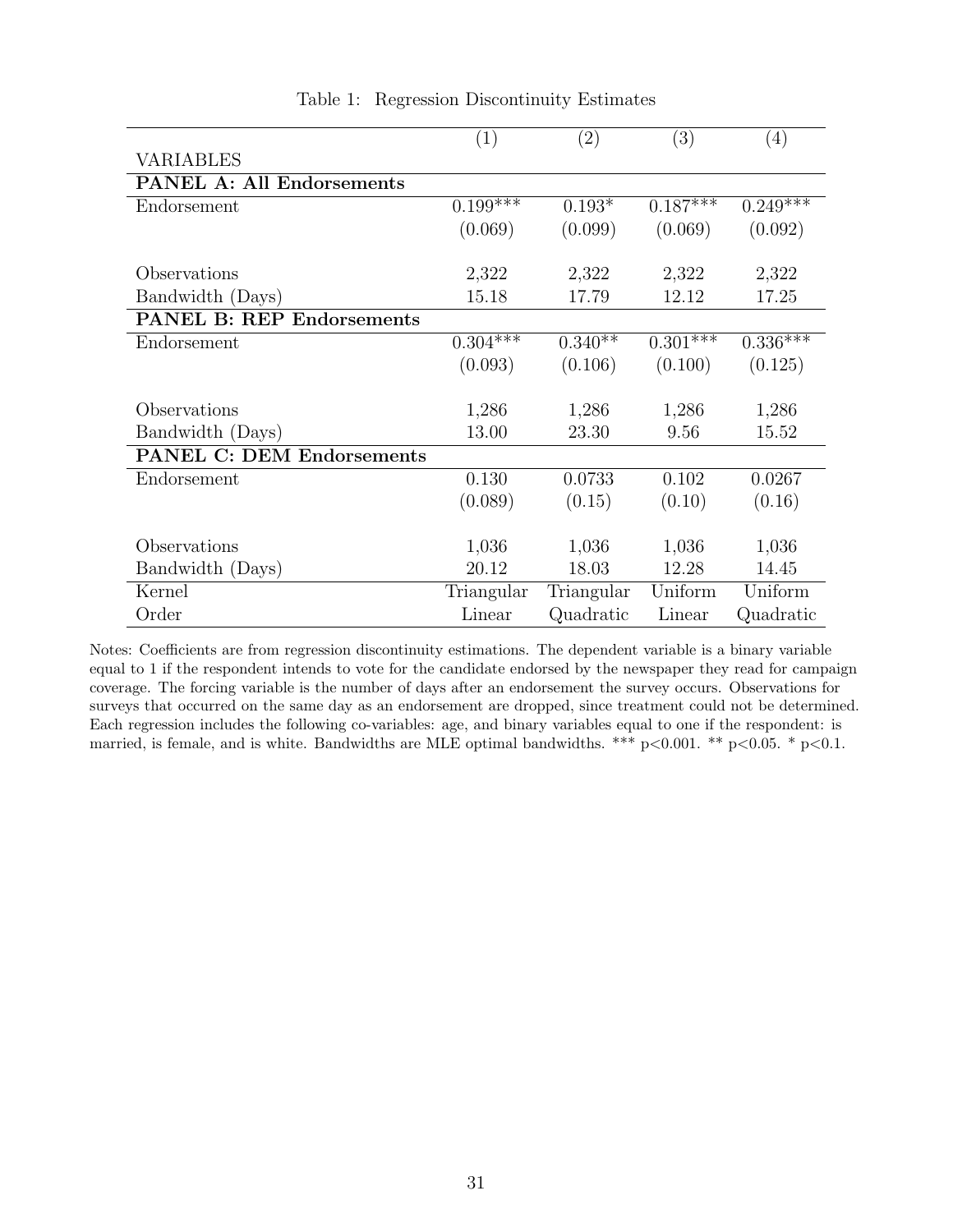| <b>VARIABLES</b>     |             |            |
|----------------------|-------------|------------|
| Endorsement          | $0.0811***$ | $0.107***$ |
|                      | (0.0255)    | (0.0362)   |
| Week 2 X Endorsement |             | $-0.0515$  |
|                      |             | (0.0525)   |
| Week 3 X Endorsement |             | $-0.0403$  |
|                      |             | (0.0598)   |
| Week 4 X Endorsement |             | $-0.142**$ |
|                      |             | (0.0674)   |
| Week 5 X Endorsement |             | 0.0175     |
|                      |             | (0.0781)   |
| Week 6 X Endorsement |             | 0.028      |
|                      |             | (0.0893)   |
| Observations         | 2,294       | 2,294      |
| R-squared            | 0.24        | 0.24       |

<span id="page-31-0"></span>Table 2: Two-Way Fixed Effects Estimates

 $\overline{a}$ 

 $(1)$   $(2)$ 

Notes: Coefficients are from two-way fixed effects regressions, with full sets of dummy variables for newspaper and the day (measured as the days until the election). Each regression includes the following co-variables: age, and binary variables equal to one if the respondent: is married, is female, and is white. Dummy variables for weeks up to week 10 are included in the regression, but only the results through week 6 are included here. Weeks 7-10 represent very few respondents, and the coefficients are insignificant and have large standard errors. \*\*\* p<0.001. \*\* p<0.05. \* p<0.1.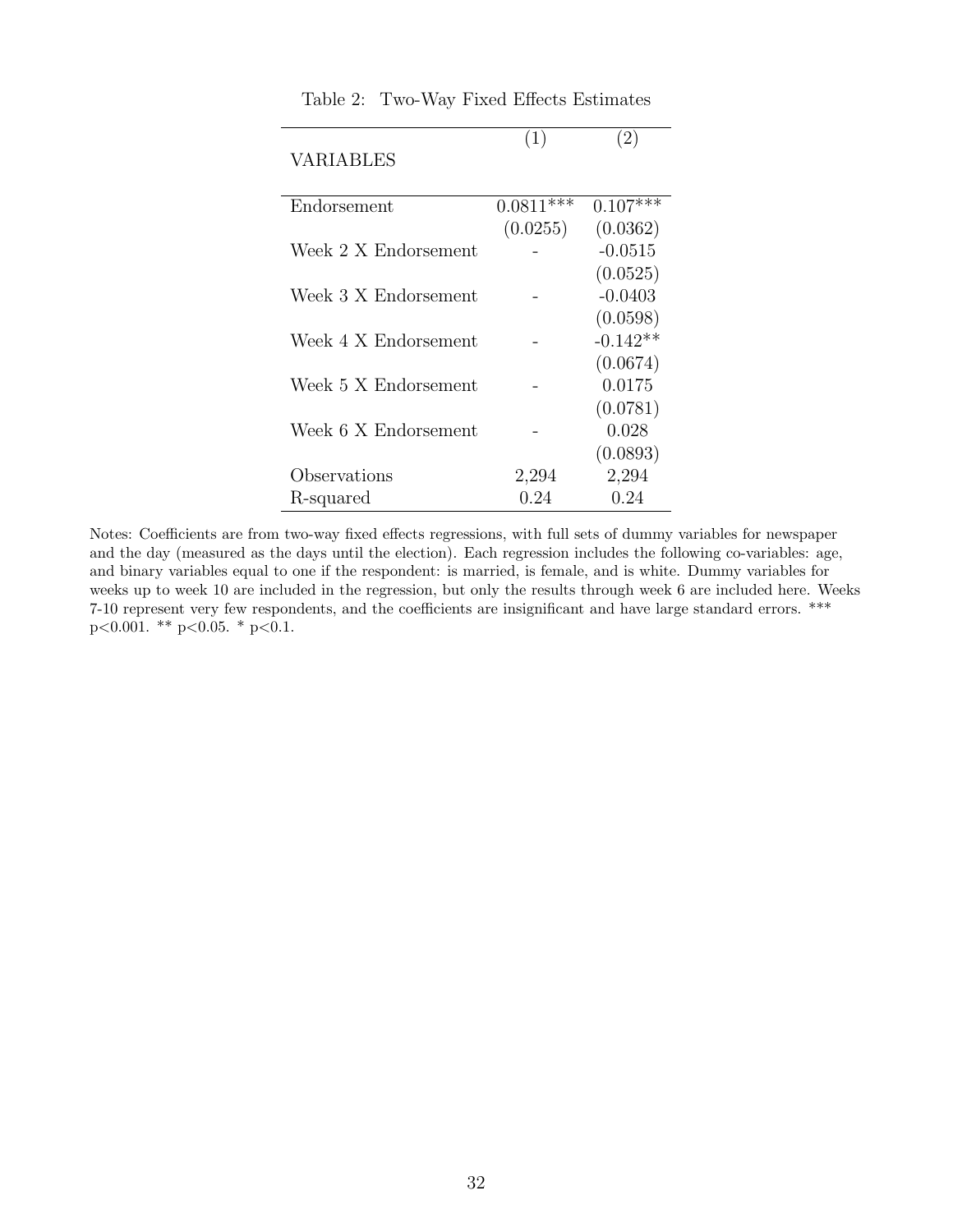| β     | $\iota$ | RepCirc    | DemCirc    | RepSway       |
|-------|---------|------------|------------|---------------|
| 0.184 | 1.366   | 36,206,472 | 8,339,423  | $+7,004,216$  |
| 0.212 | 1.442   | 9,199,799  | 23,903,060 | $-4,494,846$  |
| 0.104 | 1.348   | 24,793,000 | 9,517,221  | $+2,141,542$  |
| 0.331 | 1.805   | 29,598,000 | 7,300,000  | $+13,322,052$ |
| 0.171 | 1.727   | 17,661,800 | 6,663,620  | $+3,246,950$  |
|       |         |            |            | $+21,219,914$ |
|       |         |            |            |               |

Table 3: Calculation of Cumulative Effects

Notes: Table shows the calculation for the cumulative effect of newspaper endorsements, measured as the net Republican gain of support. RepSway estimates the cumulative increase in Republican support in each year of my sample, which is calculated using year-specific estimates of causal effect  $\beta$ , estimated using a regression discontinuity estimation, as well as a scalar  $\iota$ , which uses survey data to determine how many readers per circulated copy of a newspaper relied on it for political coverage.